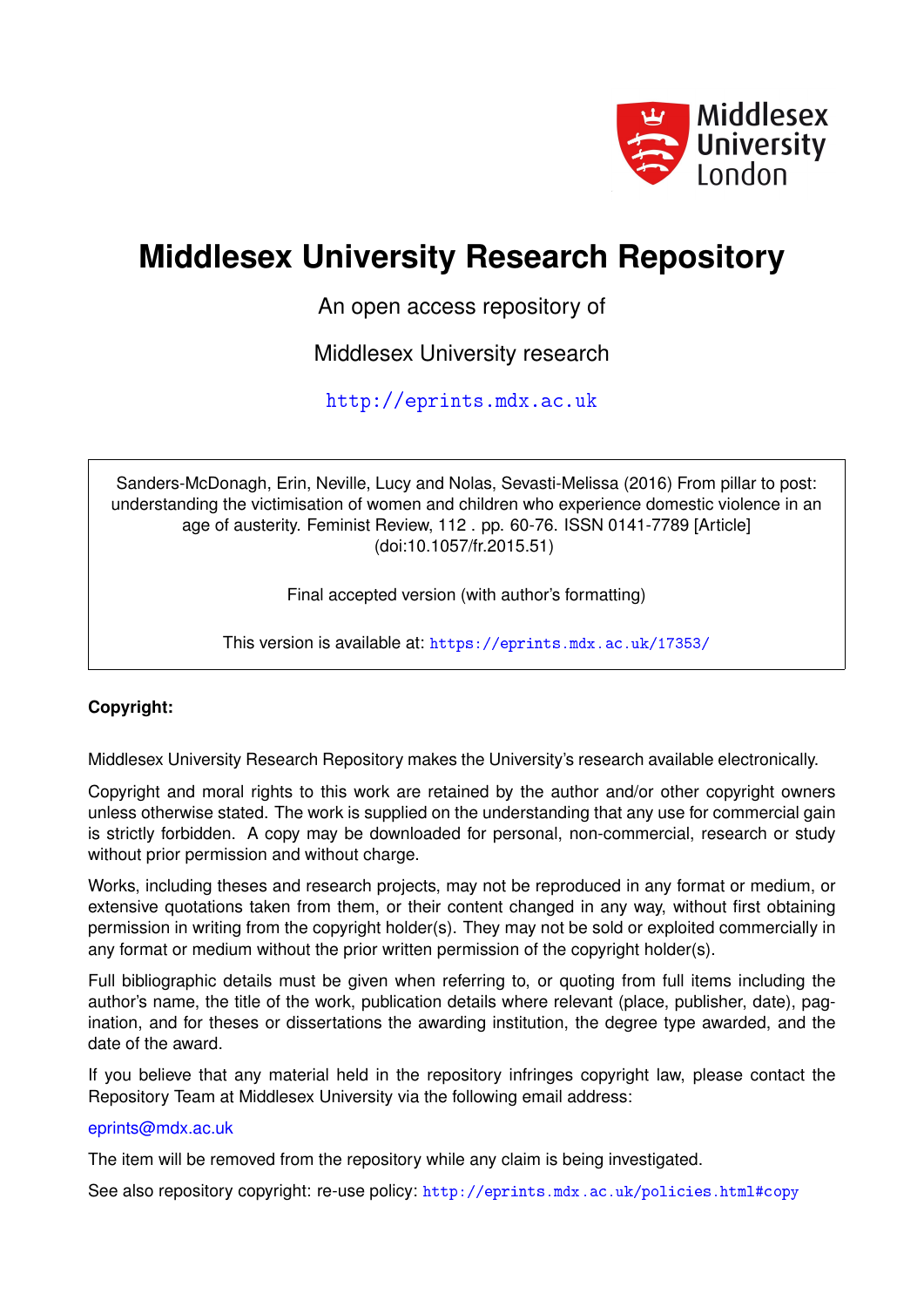## *From Pillar to Post: Understanding the victimisation of women and children who experience domestic violence in an age of austerity*

#### *Introduction*

 $\overline{a}$ 

The dismantling of the welfare state across the UK (and indeed a number of other Western industrialised democracies, such as Canada and the U.S.) and the reductions to welfare provisions and entitlements, are having a detrimental impact on women's equality and safety (Weis and Fine, 2000; Morrow, Hankivsky, and Varcoe, 2004; Vacchelli *et al*., 2015). Towers and Walby (2012) argue that the recent cuts to welfare provisions in the UK, particularly for women's services, could lead to increased levels of violence for women and girls (*c.f.* Laville, 2014). While the UK Coalition government has stated that they are making violence against women and girls a priority (Home Office, 2011), they have failed to provide adequate funding resources to ensure that services are in place to protect women, with substantial cuts made to domestic violence refuges and other women's services across England between 2009/10 and 2012/13 (Bennhold, 2012), and concordant cuts to the police and the criminal justice system (Johnson, 2012)<sup>1</sup>. Equally problematic has been the variation in funding for domestic violence services at a local level as a result of Coalition introduction of a localism agenda that 'combines the rhetoric of devolution of power to local government with significant cuts to local government funding' (Bowstead, 2015: 328).While ring-fenced funding (from 2003-2009) through the Supporting People Programme had helped to increase service provision and capacity to assist victims of domestic violence, the Coalition Government's approach to local commissioning has made domestic violence services, in particular refuges, vulnerable(Bowstead,  $2015$ <sup>2</sup>. The cumulative lack of ring-fenced funding over the past ten years has helped to erode support services for domestic violence (Ishkanian, 2014), and has given rise to a situation where practitioners on the ground working in local authorities and third sector organisations to serve women who have experienced domestic violence are making donot only with limited resources, but also an incoherent policy approach.

This paper makes the argument that female victims of domestic abuse experience violence on two levels: first, at the intimate/personal level through their relationship with an abuser and, second, at a structural level, through the state failing to provide adequate protection and provision for women who have experienced violence in intimate relationships (Ishkanian, 2014; Neville and Sanders-McDonagh, 2014; Sokoloff & Dupont, 2005). Women who are also mothers (the focus of this paper) experience an additional layer of violence because of the shortage of, and now cuts to, specialist services that address their experiences of domestic violence *as mothers* by honouring and strengthening their relationships with their children. We maintain that the state's cuts to welfare provisions for victims of domestic violence amounts to state-sanctioned violence, which has an especially traumatic impact on those less resilient to such violence: women living in deprivation, many of whom are also mothers (Weis and Fine, 2000; Morrow *et al*., 2004; Vacchelli *et al*., 2015).

Using a specific example of post-violence community services delivered to both the children of women who have experienced domestic violence and the women themselves, this paper draws on empirical research carried out in 2010-2011 with London-based third sector and public sector organizations delivering the Against Violence and Abuse (AVA) Project 'Community Group Programme' (CGP). We argue that the lack of services for women involved in, or exiting, a violent

<sup>&</sup>lt;sup>1</sup> While the 2015 election saw all parties promising to make violence against women (including domestic violence specifically) a priority, the 2015 Conservative Government is set to make further cuts across all public services as outlined in the Summer 2015 budget, with a continued focus on localism as a policy practice, and a specific target on welfare and support programmes (HM Treasury, 2015).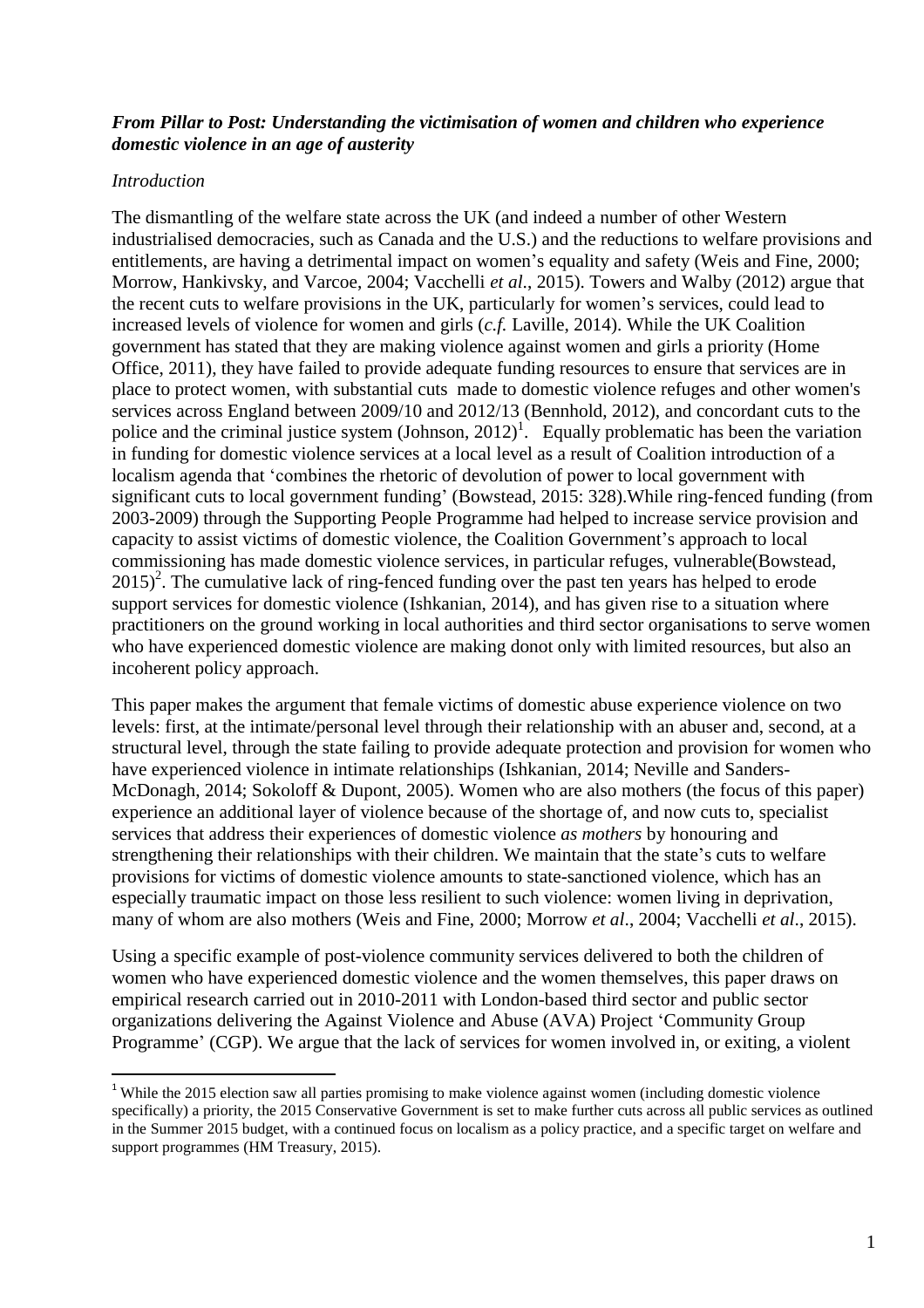relationship can amount to state-sanctioned violence, if funding is withheld, or indeed, stretched to breaking point. Against a backdrop of provisions at a national level for these kinds of programmes being scaled back, we examine the effect this is having on practitioners based in third sector and local authority organisations seeking to deliver an innovative programme providing critical psychoeducational resources and group support for children and their mothers who had experienced domestic violence. We look at the impact and salience of the programme for the children and women who took part, and explore the difficulties that the facilitators and coordinators had with regards to running the programme, particularly in relation to obtaining secure and continuous funding. We argue that despite the clear need for, and success of, the programme the precariousness of the CGP reflects the broader insecurity of funding in this sector. Critically and finally, we then argue that this is the result of national-level state-sanctioned violence, with women and children, and particularly those living in poverty, the victims of this assault.

#### *The nature and scope of domestic violence*

 $\overline{a}$ 

Domestic abuse causes serious harm, and constitutes a considerable proportion of overall crime. It costs the UK an estimated 15.7 billion pounds a year (ONS, 2013). Women's Aid estimates that 1.2 million UK women experienced domestic violence in 2013, and that one in four women will suffer it in their lifetime (Women's Aid, 2013). Police forces interviewed by Her Majesty's Inspectorate of Constabulary (HMIC) stated that crime relating to domestic abuse constitutes some eight percent of all recorded crime in their areas, and one third of their recorded assaults and injuries (HMIC, 2014). In the UK domestic violence statistics indicate that women are overwhelmingly the victims of violence in the home. The authors of this paper accept and recognize that domestic violence can and does happen to men, and this is likely to be underreported by male victims. The Office of National Statistics (2013) suggests that in 2012/2013, 7.1% of women and 4.4% of men reported having experienced some type of domestic abuse in the last year, equivalent to an estimated 1.2 million female victims of domestic abuse and 700,000 male victims. Statistics from the British Crime Survey (Home Office, 2010) show that 73% of the victims of domestic violence are female. recent Home Office figures suggest that women are nearly 5 times more likely to be killed by their partner, expartner, or lover compared to men (Smith *et al.*, 2010)<sup>3</sup>.

It is no surprise, then, that tackling domestic violence has become a core issue for the current government, as laid out in the *Call To End Violence Against Women and Girls* paper (Home Office, 2010) and the accompanying (updated) Action Plan published early in 2014, which clearly states that the government is committed to "nothing less than the elimination of violence against women and girls" (Home Office, 2014a:7). In support of this, central government has committed more than £40 million to reduce violence against women and girls over a five-year period from 2010-2015 (Home Office, 2014b), which includes a range of service provisions including rape crisis and support services, LGBT sexual violence support services, and other issues that might impact women – including domestic violence. In real terms this figure represents a significant cut in spending in relation to the previous Labour Government. Provisions for non-statutory or 'discretionary' services

<sup>&</sup>lt;sup>3</sup> Most of the resources available to prevent DV and to deal with the aftermath focuses on female victims, and usually emphasizes the gendered nature of abuse. Most refuges in the UK, for example, are for women only. This excludes not only male victims of DV, who may well be fathers or carers, but also teenage sons of women, who are often refused entry to domestic violence shelters. It is outside the remit of this paper to comment substantively on whether and how this situation might be addressed. Most of the funding available to engage abused partners is largely available to women. Indeed, it could well be argued that fathers who experience DV, either in the context of a homo- or a heterosexual relationship – may face greater difficulties in accessing appropriate services. We feel that this issue warrants further attention, as there is little empirical evidence to document the difficulties fathers-as-victims experience, and the impact it may have on their identities as fathers.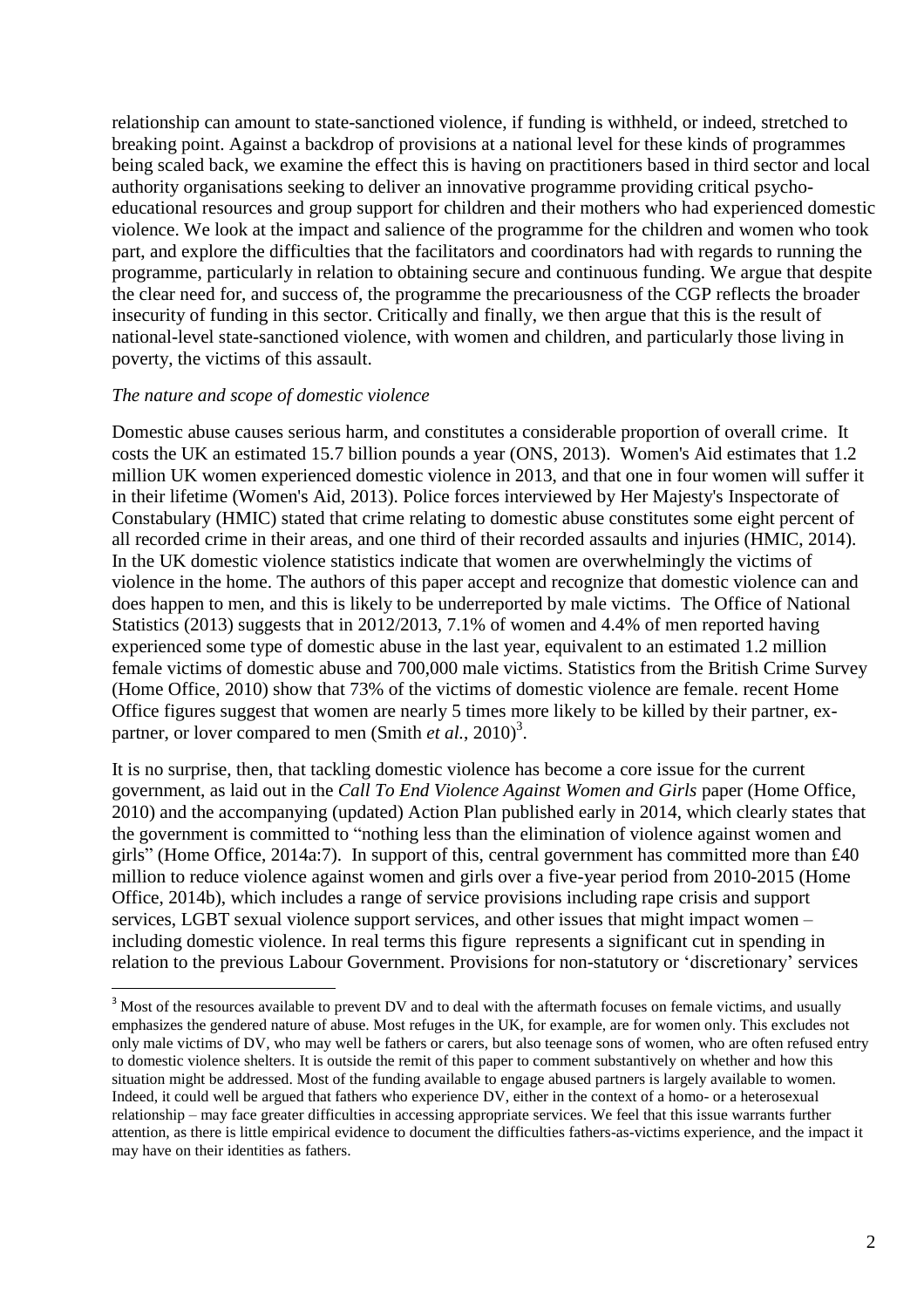(e.g. domestic violence refuges), have no guaranteed ring-fenced funding, and while much of the policy agenda is set nationally, decisions about allocation and provision are made at the local level, leading to what Ishkanian has described as a "discord between the national policy framework and local implementation" (Ishkanian, 2014:341). Recent research carried out by Neville and Sanders-McDonagh (2014) on domestic homicide cases across one police force area points to the discrepancy in funding allocations for different services in different areas, with some services able to fund key services easily, while other services struggle to stay afloat. Multi-Agency Risk Assessment Conferences (MARACs) $<sup>4</sup>$  in particular were highlighted in the report as problematic, as in situations</sup> where there is a lack of funding to ensure that a coordinator is present and available for key meetings, communication between services is stymied. This has a considerable negative impact on the ability of service providers to respond effectively to high risk cases, and to implement structured and practical safety plans for women and children in potentially (or actual) violent situations. Furthermore, the report suggests that at a local level the degree of joined up thinking between services for women and other related services (e.g. children's services) varies considerably, with violence and abuse against women and children often falling between child and adult social work services and no one agency taking holistic responsibility for a family's safety - this problem is compounded by complex and irregular funding provisions.

Towers & Walby (2012:3) have argued that public spending cuts are having "a dramatic and uneven impact across localities" and observe that there has been a marked loss of specialist services within the field. Obviously cuts in provision are not unique to the field of domestic violence (according to Kane & Allen (2011) the voluntary sector as a whole stands to lose £2.8 billion in government funds from 2011 to 2016), but nevertheless, the effect has been pronounced. Over five and a half million pounds in cuts was made to domestic violence refuges<sup>5</sup> and other 'discretionary' women's services across England between 2009/10 and 2012/13 (Bennhold, 2012), which has had a dramatic impact on the ability of such services to offer help and support to women who have been involved in domestic violence, including, in some cases, refuges having to turn women away (Coy, Kelly, and Foord, 2009; Topping, 2012). The loss of trained staff is also a potentially crippling blow to women's services, with Polly Neate (2014), chief executive of Women's Aid, issuing a strong warning about the abrupt, far-reaching and irretrievable loss of institutional memory that such cuts are creating.

The cuts to funding, especially in the wider context of the global financial crisis and the corresponding reduction in public donations (Clark *et al.,* 2012), means that specialist services that have the capacity to work with and support victims of DV are in crisis. Jones (2012) found that twofifths of organisations working with victims of sexual and domestic abuse interviewed in her study (*n*=37) had made staff redundant in the previous12 months, while 28 per cent had cut essential services such as outreach and children's workers in order to keep refuge beds open. The domestic violence charity Refuge stated in 2012 that it was worried it might face closure, with CEO Sandra Horley explaining that, in nearly three decades of working for Refuge, "I have never been so worried about our future" (in Pearce, 2012).

It is clear that such a reduction in resources available to women and children who have experienced domestic violence is going to impact greatly on those who have historically relied on third sector support. The impact of domestic violence, on women in particular, has been well documented by feminist and public health researchers from the 1960s onwards (Counts, Brown, and Campbell 1992;

 $\overline{a}$ 

<sup>&</sup>lt;sup>4</sup> Multi-Agency Risk Assessment Conferences (MARACs) are regular local meetings where information about high risk domestic abuse victims (those at risk of murder or serious harm) is shared between local agencies.

<sup>&</sup>lt;sup>5</sup> Bowstead (2015) points out that refuges and non-statutory service provisions at a local authority level are particularly vulnerable to cuts because this type of service can be constructed as 'discretionary'. Fitzgerland and Lupton (2014) argue that in London at least, it is these 'discretionary' services that have been hit hard as a result of the funding cuts.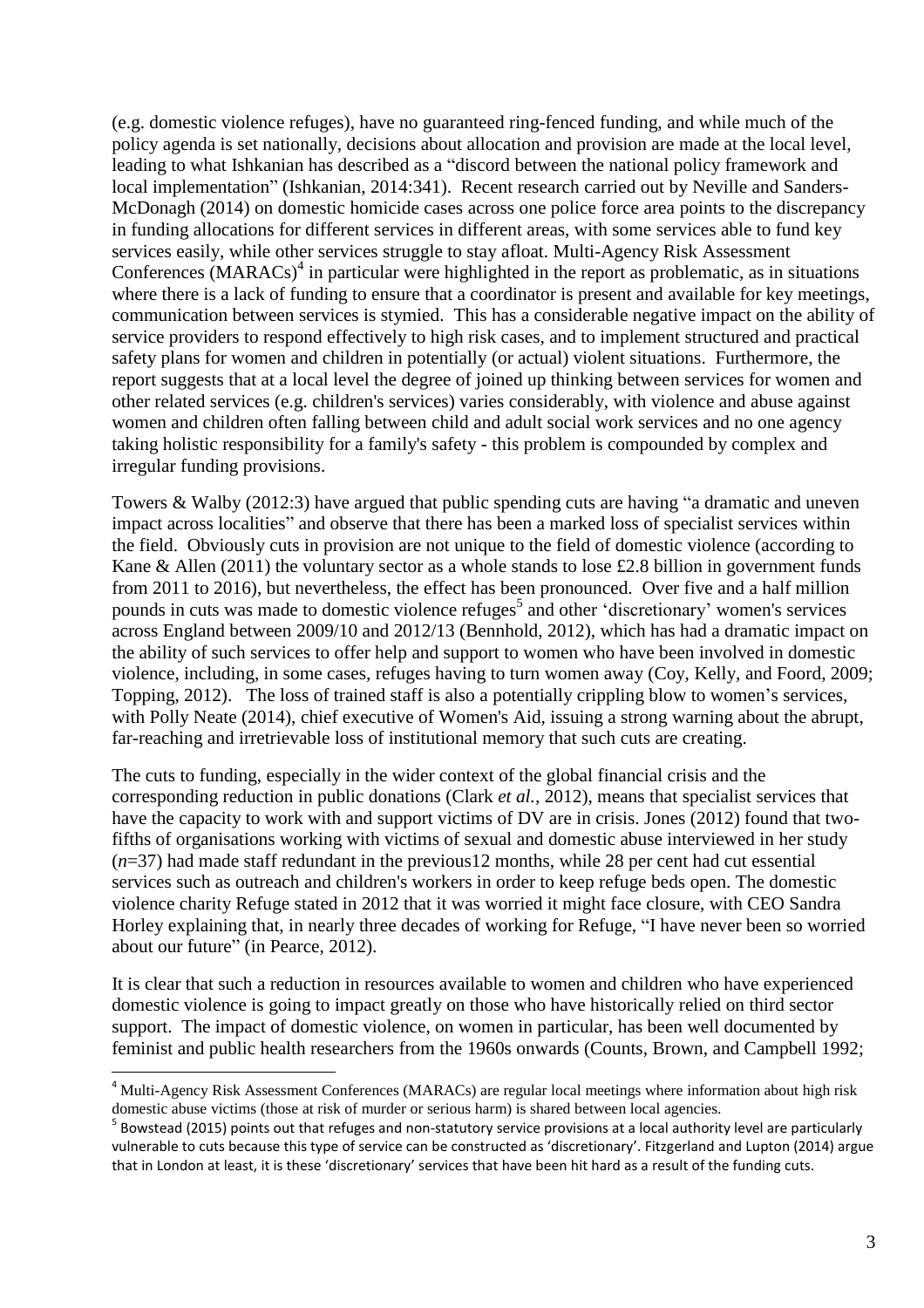Dobash and Dobash 1979; Osofsky, 1999; Pagelow 1984). As well as the personal, physical, and psychological effects of violence and abuse, for those women who are also mothers, intimate partner violence within a family context can damage their sense of identity as a woman *and* as a mother. Wilcox (2006)) observes that domestic violence in heterosexual relationships is often targeted not only at the woman but also at the 'mother–child' relationship. Abrahams (2010)) argues that in these situations domestic violence can impact on women's confidence to be a 'good enough' mother and their ability to relate to their children. The need for programmes that can address both of these issues is therefore readily apparent, although they have not always been forthcoming.

### *Domestic violence and children: understanding the impacts*

Estimations for the prevalence of domestic violence as it affects children vary. Department of Health estimates from 2002 (DoH, 2002) suggest that as many as 750,000 children a year in the UK witness domestic violence. In 2009 (Lord Lamming, 2009; cited in Cleaver, Unell, and Aldgate, 2011) data on the 11 million children in the United Kingdom suggested that 200,000 of those lived in households where there is a known risk of violence. Estimates from Women's Aid report 23,500 children as living in a refuge with their mothers (Women's Aid; cited in Humphreys, 2006:22) and 95,960 children being supported by Women's Aid domestic services (Women's Aid; cited in Cleaver *et al*., 2011:43).

Early research on the impact that domestic violence has on children (e.g. Anderson and Cramer-Benjamin, 1999) suggested that children could be affected directly by domestic violence through its impact on their physical and emotional well-being, their behaviour, social skills, and educational attainment. Indirectly, their parents' preoccupations make them less available to their children and can compromise the parent-child relationship. Furthermore, the witnessing of the abuse of their mother (or father) can leave children confused and unable to deal with their feelings about what is happening (Anderson & Cramer-Benjamin, 1999:6). More recently, it has been recognized that the impact of multiple problems in the family (e.g. domestic violence *and* mental health and/or substance misuse or learning disabilities) are most likely to have a detrimental impact on children (Cleaver *et al*., 2011). Violence in the family can contribute to lack of parental attunement to a child's physical and emotional needs (Adams, 2006; Cleaver *et al.,* 2011; ) and can have consequences for a child's relationship with both parents (Holt, Buckley, and Wheelan, 2008). Furthermore, there is considerable evidence to suggest that violence in adult relationships poses an increased risk of a parent abusing their child (e.g. Volpe, 1996).

More recently there has been increasing awareness that understanding children's voices in relation to their experiences of domestic violence is important, and a recognition of the potential dangers of having children's safety subsumed within mother's safety. This can tend to obscure the separate needs of children who experience domestic violence; children's needs are not always the same as those of their mothers (Bagshaw and Chung, 2001; Powell and Murray, 2008). Furthermore, listening to children's experiences allows for a more nuanced understanding of both risks and protective strategies that children themselves employ to safeguard their own physical, cognitive and emotional well-being (Mullender *et al.,* 2002). At the same time, longitudinal research into women's experiences of rebuilding their lives after domestic violence draws our attention to the vital role that social support and solidarity play in the journey of re-owning their lives (Abrahams, 2010).

As such, specialised services for children and young people who have experienced domestic violence, either directly or vicariously through adult relationships, are vital. A report published by CAADA in 2014 presents findings from over 900 cases of children who have been exposed to domestic violence and shows that children's health and well-being improves significantly after interventions/support from specialist services. A longitudinal study of children in the UK (Sousa *et al.,* 2011) explores the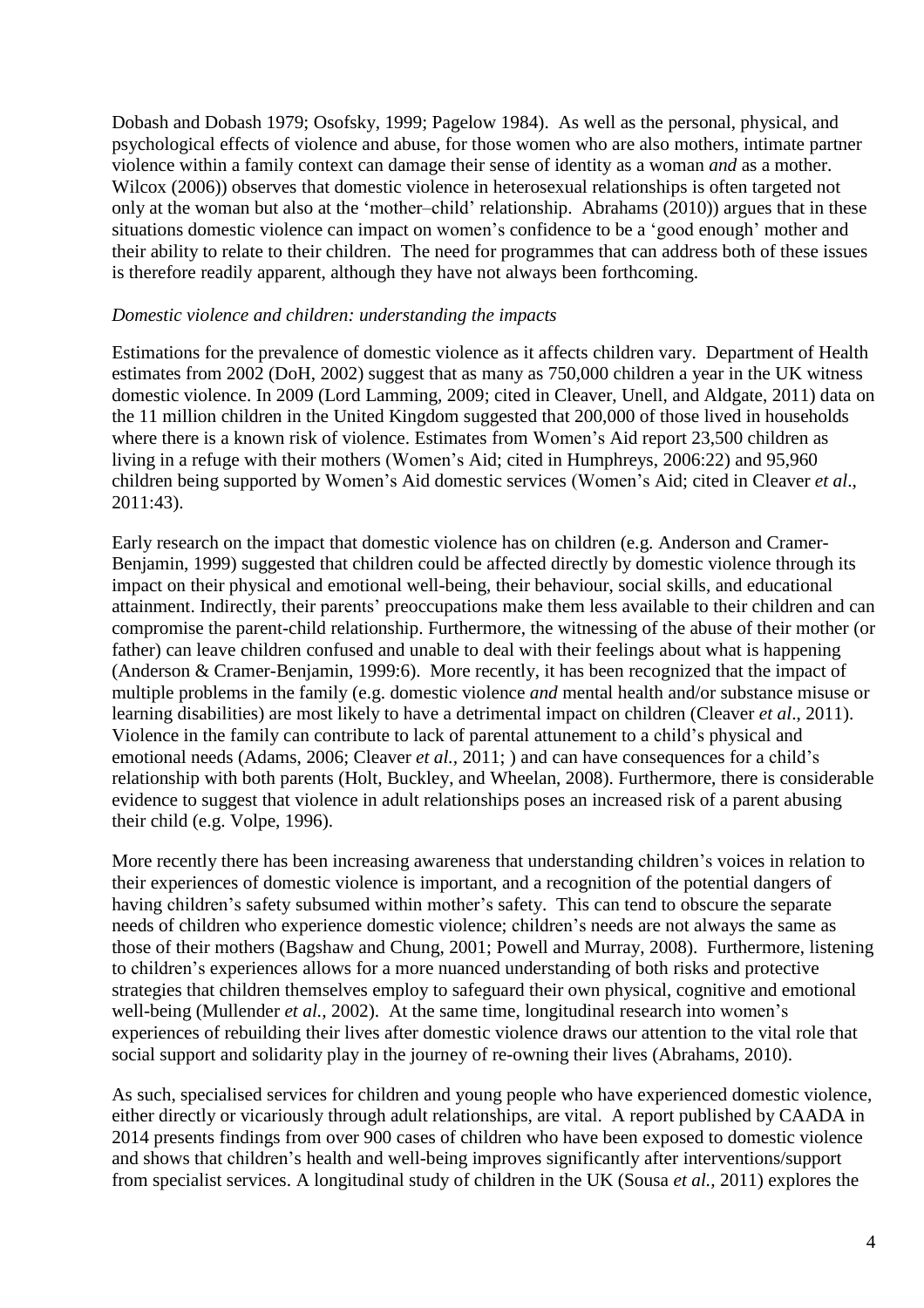effects of child-abuse and children's exposure to domestic violence, and suggests that finding ways of preventing domestic violence, through psycho-education for example, could reduce the risk of antisocial behavior in adolescence, as could strengthening parent-child attachments. Both studies make clear that children exposed to domestic violence can benefit from tailored programmes and specialist services, highlighting the importance of strengthening parent-child relationships in relation to children's well-being (references with page numbers?).

While organizations like Refuge and Women's Aid both recognize the importance of providing this kind of support for children and young people, a recent report from Women's Aid (Taylor, 2013) reveals a reduction of children's services across the country, with the South West of England losing nearly 30% of children's services, and the Midlands and the South East both losing roughly 20%. Furthermore, the social investment discourses (Lister, 2006) of childhood which have dominated policy making in the last 15 years have played a role in overshadowing parental, and especially mothers', welfare. As such, arguments made by feminist theorists (Mullender, 2004; Women's Budget Group, 2005; Thorne, 1987) for approaches to social issues, such as domestic violence, poverty and citizenship, that honour the relationship between mothers and their children continue to be relevant and important, especially in light of legislation and service provision that persists in viewing problems from a population perspective (adult and child services) and splitting engagement with mothers and children. Ignoring these important relationships adds a further layer to the structural violence experienced by women as the state becomes implicated in severing intimate and primary solidarities.<sup>6</sup>

## *Honouring relationships: The Community Group Programme and its evaluation*

The idea of working with and strengthening the relationship between children and their mothers is a key theoretical component of the Community Group Programme (CGP). The CGP is a psychoeducational group work model for children (and their mothers) who have experienced domestic violence (Sudermann, Marshall, and Loosely, 2000). The programme emerged out of research and clinical practice in London, Ontario, Canada, in the 1980s and 1990s following observations that no local provisions existed for supporting children affected by domestic violence (Loosley, Drouillard, Ritchie & Abercromby, 2006; Jaffe*,* Wolfe, and Wilson, 1990). Echoing theoretical arguments about preserving and strengthening child-mother relationships, the groups are designed to aid children in processing their experiences of witnessing domestic violence in a supportive environment. Children are encouraged to recognise, name, and explore the multiplicity of feelings surrounding incidences of domestic abuse they have witnessed, and are given opportunities to respond to these feelings in creative ways, in a safe space facilitated by professionals and, in the company of peers who have had similar experiences. A parallel series of groups with mothers assists women in supporting their children with coming to terms with their experiences. The programme is focused on rebuilding lives after experiences of domestic violence and is run exclusively with children and mothers who have left the violent relationship. However, while occurring temporally *after* incidence of violence were in past, written into the programme pedagogy was a mindfulness of the dynamics of domestic violence which can often be recursive both within the same relationship and across different relationships. In this way the programme also functioned, and was described, as a preventative programme giving women and children conceptual and emotional tools to identify patters of violence and to protect themselves from those.

The arguments developed in this paper draw on the evaluation study of the London roll-out of the

 $\overline{a}$ 

 $^6$  See the Domestic Violence and Victims Act 2004, which has introduced the clause that where parents let a vulnerable person (often a child) be a victim of violence, the co-parent can be held responsible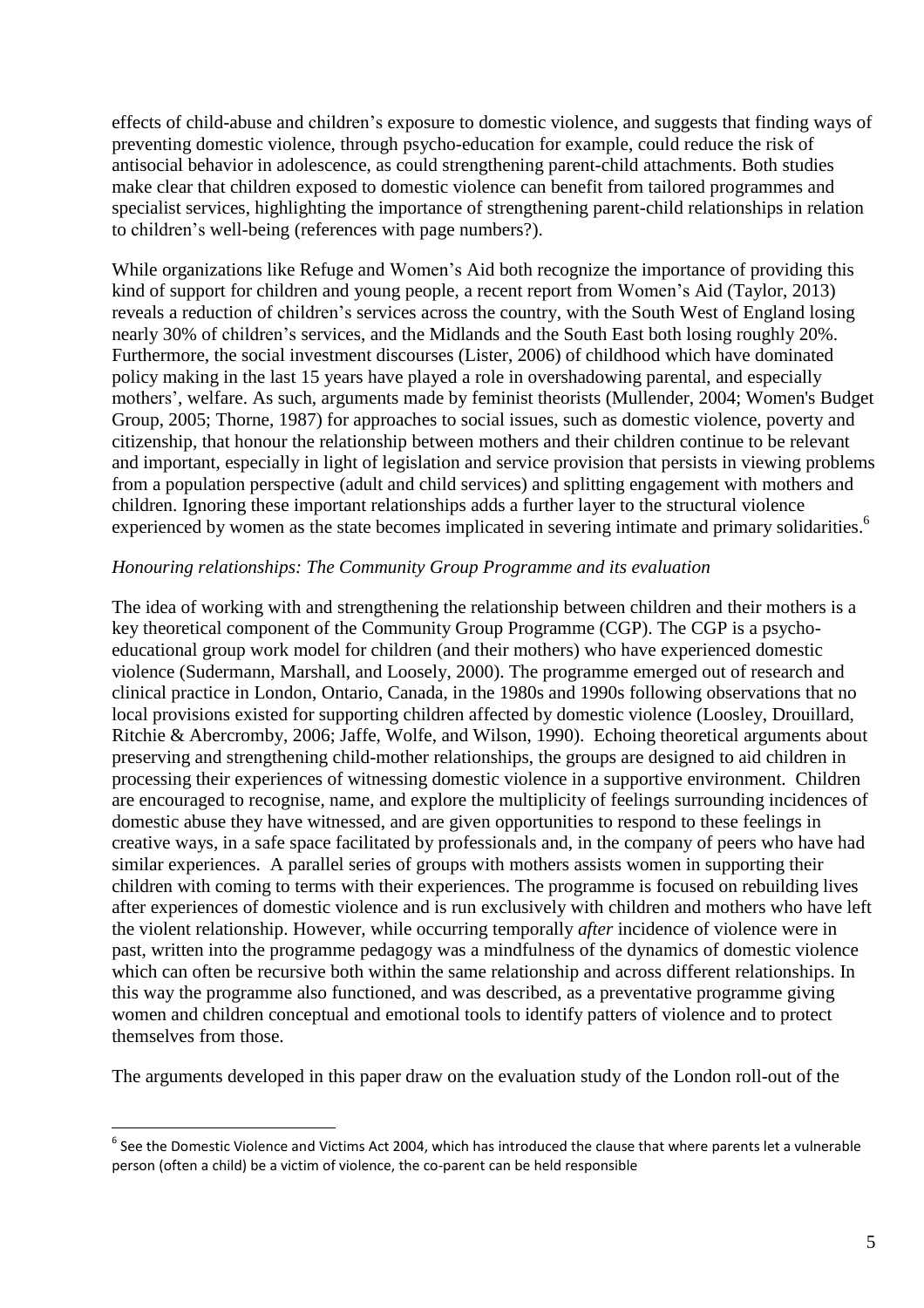CGPs that was conducted by the authors (NAMES OF AUTHORS, 2012<sup>7</sup>). In the UK, awareness of North American integrated group interventions for family members who have experience domestic violence dates back to the early 1990s (Mullender and Morley,1994). In 2004, under the leadership of Linda Finn, the Community Group Programme was piloted in the south London Borough of Sutton. The programme ran successfully in Sutton for eight years, coming to the awareness of the Londonbased charity 'The AVA Project' (http://www.avaproject.org.uk/). Following the success of the programme in Sutton, CGP was identified for wider implementation in the Mayor of London's second domestic violence strategy (reference?). In 2009 AVA secured funding for three years from Comic Relief (a national donor charity that raises awareness and funds programmes that tackle poverty and social justice nationally and internationally). AVA rolled-out the programme across 32 London boroughs. From 2009 until 2012 the organization trained professionals in coordinating and facilitating mother and children groups, as well as providing continued post-training support to professionals in the form of networking events, and email and telephone support and consultation. At the time of writing the final evaluation report (2012) 11 boroughs were running groups, of which 5 had a track record of doing so for more than 18 months<sup>8</sup>. Five were preparing or planning to run groups, and 3 boroughs provided alternative services for children, but were in consultation with AVA about introducing the programme. In addition, Scottish Women's Aid have also been running the same programme in Scotland since 2011, and national interest in the programme is developing, with AVA now offering training outside of London.

Findings from the evaluation suggest that women and children had an overwhelmingly positive experience of the project. Mothers reported feeling supported and safe in the groups, where they could talk to other women who had experienced similar issues, both in terms of domestic violence and in coping with the aftermath of helping their children deal with difficult emotions. They particularly noted that the CGP had helped them re-establish relationships with their child (or children), often adding that hearing the stories from the other mothers in their group was helpful for them. For many of the mothers, living in the aftermath of domestic violence meant that they had become intensely self-reliant, to the point where they were isolated from support networks, making it difficult for them to accept or seek out external support. Women interviewed noted the specialist nature of the service being delivered as part of the CGP, making it clear that having a specialist service that was equipped to deal with issues related to domestic violence and childcare was a key reason the groups were so successful (NAMES OF AUTHORS, 2012: 7-8).

The children interviewed were equally enthusiastic about their experience of the CGP, to the extent that many of them expressed sadness when the groups came to an end. Children felt able to explore their feelings in the safety of the groups, particularly when it came to dealing with anger. The spaces of the CGP proved to be a positive environment for them and helped with self-esteem through relevant child-centred activities. Children also felt safe to share their stories in a supportive group, where they reporting feeling heard, believed and validated; the confidentiality created in these spaces was highly valued. Children felt less isolated through telling and sharing their stories with others who had similar experiences and, in particular, they highlighted how the groups helped them to talk more openly with their mothers and how much they valued this newfound improved communication (NAMES OF AUTHORS, 2012).

Despite the gains experienced by women and their children as a result of their participation in the groups, and the importance of this kind of support in making sure women with children are able to re-

 $\overline{a}$ 

 $^7$  Full findings of the evaluation are available here: WEBSITE LINK WILL BE PROVIDED

 $^8$  Email communications with AVA in July of 2015 about the status of the groups revealed that funding for the project had run out and there was no clear oversight about which groups were still running and in what capacity.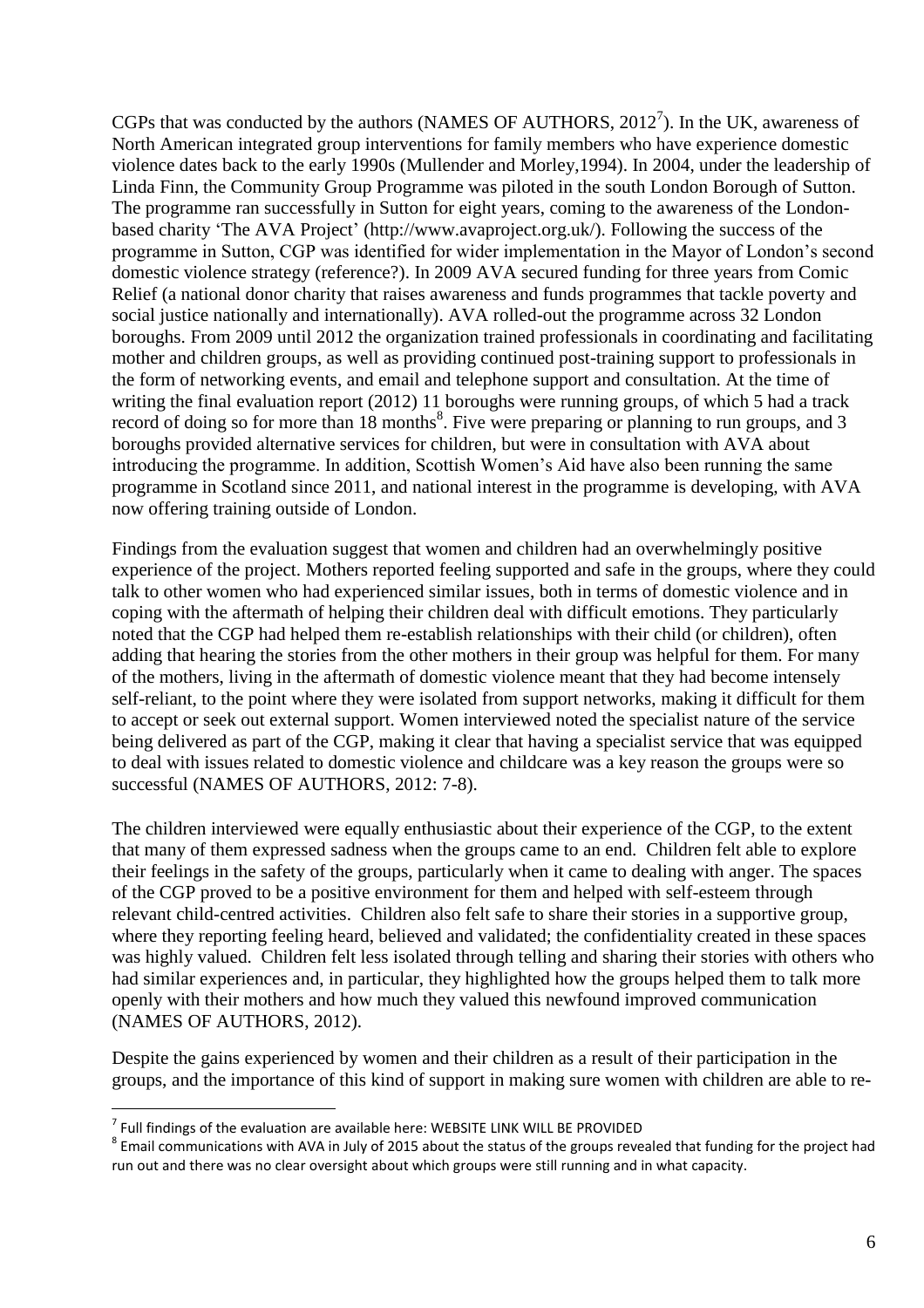engage with the community after leaving a violent relationship, there was a continued and sustained lack of secure funding across most of the boroughs engaged with the programme. This made it difficult for coordinators of the CGP to organize at the best of times and impossible at the worst.

Interviews with coordinators and facilitators took place in the Autumn of 2010 - six months into the Coalition government's implementation of austerity policies and the first round of cuts. From the 32 London boroughs involved in the training, four were able to report running groups beyond a piloting stage and another four had been able to pilot the programme. From the remaining 24 boroughs we were able to contact, 11 reported intending to run groups and the remaining 13 London boroughs were either unable to run groups despite attending training or did not have the resources to send anyone to train or had no one appointed who could lead on the programme and therefore no one ot attend training. In some boroughs it was not possible to make contact with a relevant member of staff. Of the 19 interviews we carried out with staff responsible for championing the programme in their organisation (in boroughs with established groups, piloting groups and intending to pilot) lack of funding was highlighted as *the* key impediment to running and sustaining groups long term, a reality that was also echoed in facilitator interviews. This was despite numerous interview probes to explore 'big society' strategies for running local services (e.g. localism and mutualism) (*c.f.* Watt, 2010). Coordinators and facilitators were hampered by a lack of financial resources, and the absence of a steady source of funding made it impossible to run the CGP sustainably. In those four boroughs that managed to create anything approximating a reliable service, coordinators and facilitators shared experiences of doing far more work than they were paid for, cancelling groups, begging favours, and scrounging together small pots of money to make the programme viable. Sometimes a lack of staff meant that programmes would not run, even when there was a need and a viable group. One coordinator highlighted particular problems with ensuring there were enough people to cover the running of the groups, and many coordinators felt unsupported in terms of being able to call on trained staff to assist in delivering the sessions. For many areas, a lack of sustained funding was a problem, even after an adequate number of staff had been trained. Even when money had been put into the initial stages of the programme set-up and training, if there was not a commitment to allocate ring-fenced funding for a reasonable amount of time, then the programmes often did not – could not run.

Equally, facilitators (who should theoretically not have to deal with funding or worry about funding issues) also highlighted funding as a key priority in terms of making sure the CGP was able to run. This was in part because some coordinators were also facilitating projects as well, but also in part because the lack of funding meant that these issues impacted *everyone* who was involved in the process of delivering group projects. The loss of many public sector jobs in the UK austerity measures exacerbated this situation, leaving the pool of people qualified to deliver the CGP smaller and smaller<sup>9</sup>.

The problems with the funding and running of the CGP are but one example of the lack of funding made available to groups that work with women or that provide women-specific services. There are a range of women's organizations across the capital, and the wider UK, that have received independent evaluations, suggesting the services they provide meet a real need and demonstrating their value and efficacy – many of these same evaluations also provide evidence to suggest that women-only services are under particular threat from funding cuts (New Economics Foundation, 2013; Radcliffe and

 9 Because many of the groups drew on public sector workers from across different services (e.g. social services, children's services, domestic violence refuges), the cuts meant that job cuts across different areas in local Councils often meant trained facilitators were made redundant, or forced to pick up extra work as a result of other staff redundancies, meaning they no longer had capacity to facilitate or deliver groups.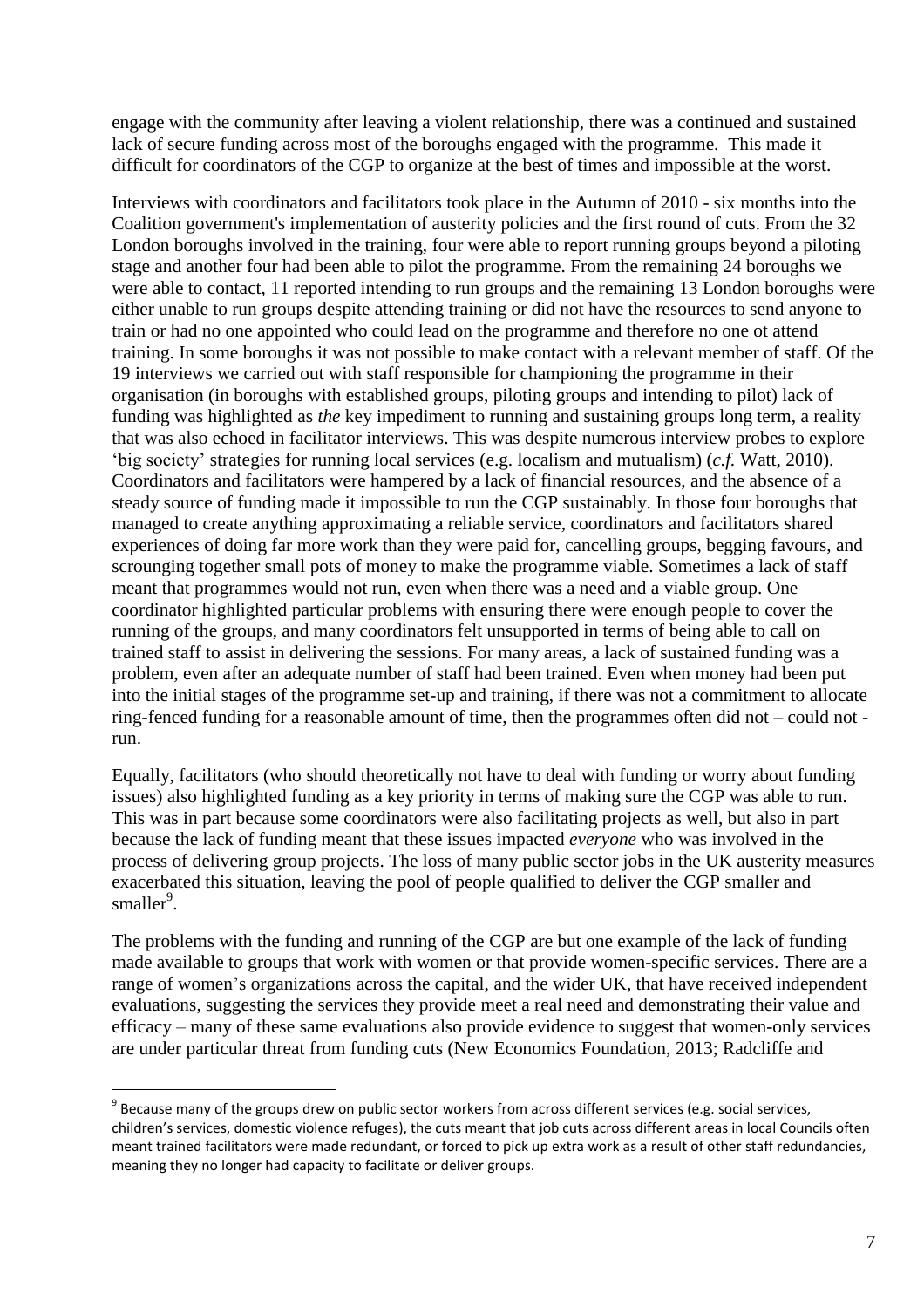Hunter, 2013; Taylor, 2013; Hirst and Rinne, 2012; Women's Resource Centre, 2010; Government Equalities Office, 2009; Howarth, Stimpson, Barran & Robinson, 2009).

Vacchelli, Kathrecha and Gyte (2015) argue the women's sector has been hit particularly hard as a result of the shift towards commissioning and the localism agenda. Smaller and/or more specialized third sector organizations are losing out to larger, more generic groups as they compete to deliver services. This has had a negative impact on the women's sector as a whole and the authors suggest that this results in the diminishment of specialist skills (2015: 186). They note that women's refuges in particular have been hit hard by the cuts, which obviously has an impact on the well-being of the women relying on them. However, the move towards a more 'cost-effective' model seems to be the key priority of the coalition government, even if it decimates an entire sector of specialist women's services. Vacchelli, Katrecha and Gyte note:

A government contract lost by a women's organisation to an external organisation is a loss to the sector as a whole, especially as many organisations are linked together in consortia such as VAWG (Violence Against Women and Girls). The commissioning of services by 'cost' or 'value' has fuelled accusations that it is merely an ideological front for privatisation and costcutting (Vacchelli, Katrecha, and Gyte, 2015:186).

The CGP evaluation findings highlight that a lack of adequate funding for domestic violence services can impact not only women/mothers, but children as well. Indeed, it is this victimization that this paper wants to specifically highlight.

## *Situating domestic violence as structural violence*

Understanding the implications of not providing key services for women/mothers, and in this case children, who have experienced domestic violence is difficult to quantify. In a paper on the difficulties of operationalizing structural violence, Galtung and Hoivik (1971) argue that while direct violence kills quickly and is more definitively measured, structural violence kills slowly and undramatically. The WHO suggest that definitive evidence on what contributes to social determinants of health include stress, early life experiences, social exclusion, unemployment, and social support (Wilkinson and Marmot, 2003). The experiences of domestic violence have a profound impact on all of these indicators, for women, mothers, and children. There is robust evidence that suggests women (including mothers) experience health problems related to the aftermath of experiencing violence and that mental health is particularly relevant (Stark and Flitcraft, 1996; Golding, 1999; Barron, 2004). It is not unreasonable to conclude that living in a violent situation would contribute to issues such as stress and social exclusion. Problematically, however, leaving a violent situation does not necessarily result in an improvement (Abrahams, 2010; Bowstead, 2015)

Hilary Abrahams argues that in order for women to fully recover from the effects of domestic violence it is necessary for them to develop a sense of mental and physical safety. This can be achieved, especially in the initial aftermath of leaving a domestically violent situation, through the development and maintenance of supportive relationships (Abrahams, 2010). The Community Group Project provides women with that initial safe and supportive contact facilitated by professionals and other women's own experiences. Over a 12 week period fosters a space in which past relationships and their impact can be explored and understood, and cognitive and emotional tools can be developed to support women take better care of themselves. Many of the women we interviewed reported feeling that the programme had given them a renewed sense of self-confidence and the opportunity to connect with other women with similar experiences (AUTHORS, 2012).

Furthermore, women who have been in a violent relationship sometimes find their ability to parent has been affected by the violence they experienced (Abrahams, 2010). The Community Group Project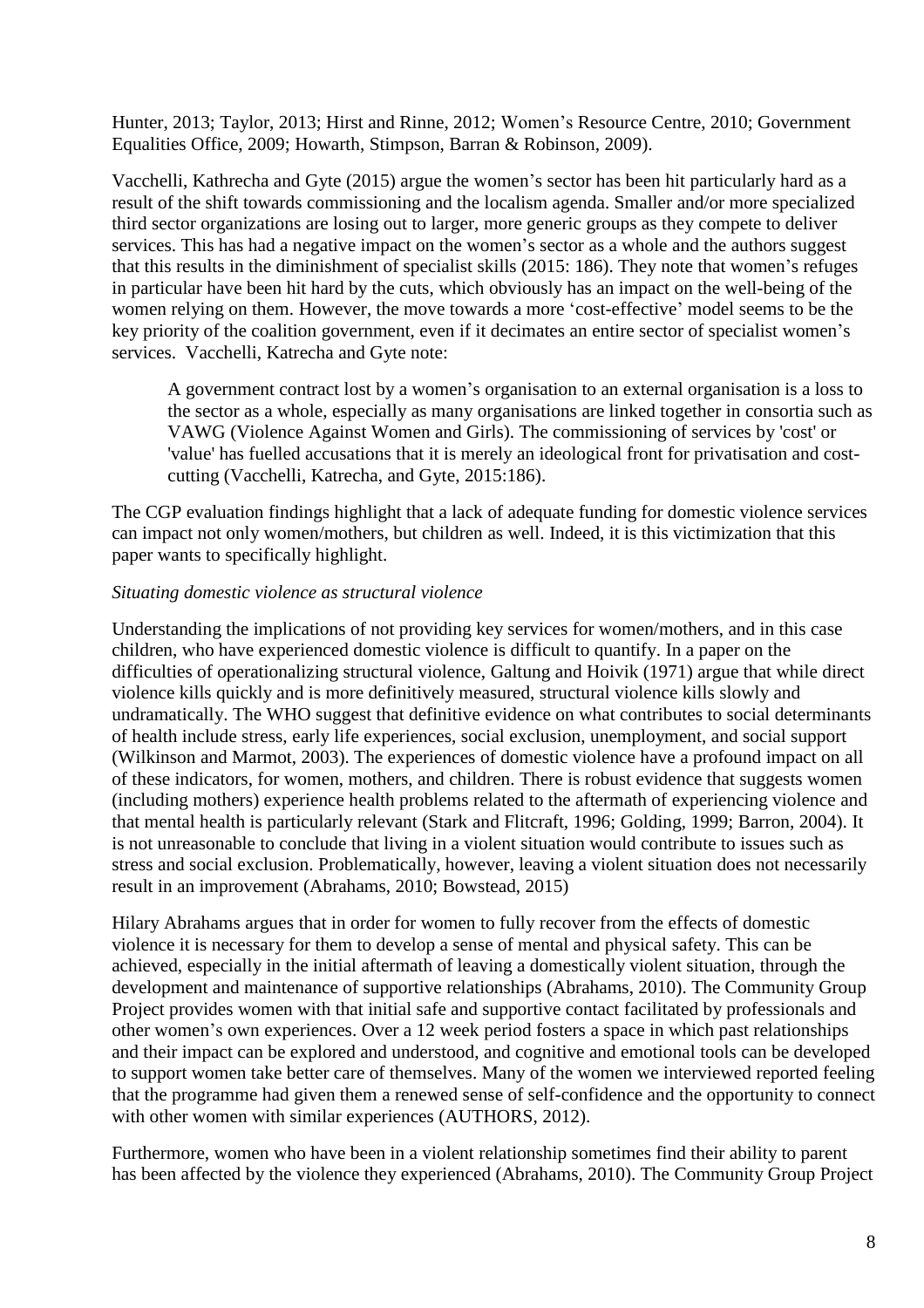provided key elements of support for mothers around parenting, had a clear impact on many women in terms of their ability to communicate with their children and to understand the emotions that their children were experiencing. When the CGP is delivered effectively it appears able to make a difference to the psychological well-being of both mothers and their children.

The Coalition government has recently invested £200 billion into the development of centres to provide an evidence-base for public service decision-making (Cabinet Office, 2013), suggesting that evidence-based policy was a clear priority for the UK government. Given the importance of supporting women (and children) who have left violent situations, and the clear success of the CGP and other similar programmes, beyond the lack of funding for the women's sector more generally, there is a crucial explanation as to why a successful programme that clearly meets the needs of both mothers and children in the aftermath of violence would struggle to sustain itself financially - one that is both gendered and classed. Programmes aimed at women who have experienced domestic violence, and the CGP in particular, are delivered largely to single mothers, a demographic that has been one of the worst affected by post-2010 benefit cuts in the UK. The Fawcett Society and Institute for Fiscal Studies (2012) estimate that single mothers lost an average of almost 5% of their annual income by 2015 as a result of changes in taxes and benefits under current government austerity measures. Relatedly, 2013 saw female unemployment rise to a 25 year high. While we do not know specifically if the women in our sample were welfare-dependent before/during/after their experiences of domestic violence, it can be difficult for women who experience domestic violence to manage their own finances, to maintain links with their families and their friends, and to sustain regular employment – all of which would suggest a breakdown in a violent relationship may leave women with few other sources for economic security and support other than the state. As such, it is not surprising that the toll of domestic violence means that most women, even women who may have been financially secure, will have no other recourse for support. The very nature of domestic violence makes it difficult for many women to be economically self-sufficient and economic reasons have long been posited as a reason why some women might choose to *stay* in a violent relationship (see Strube & Barbour, 1983). Following the aftermath of a violent relationship, women may often therefore seek support from the state. The police, social workers, IDVAs, refuge workers – all these are funded by the state, and indeed, are *absolutely necessary* if domestic violence is to be given the attention it warrants. Support beyond that is necessary for many women – for example, safe and secure housing, counselling and therapy, direct financial support from the state – and is the minimum required to ensure that women and their children are able to leave behind the effects of domestic violence. Morrow, Hankivsky and Varcoe (2004:359) note that "women who are survivors of physical and sexual violence are often dependent on state funded organizations and social welfare as they attempt to leave violent partners and re- establish their lives, making state funding crucial to their survival". It is this very act of dependence on the state that makes them specifically vulnerable to state-sanctioned violence in the wake of cuts to women's services (and public services more broadly). Women who have the least access to the forms of capital necessary to work through the aftermath of domestic violence are the ones most likely to be impacted. Their children, as dependents, will equally suffer.

This may result in unexpected and uneven outcomes for women who have left a violent relationship. Morrow, Hankivsky and Varcoe (2004: 374-375) note that "the far-reaching impact of reducing the support networks is being felt by women who are experiencing deeper poverty, less access to justice through the civil courts and who are often driven back into violent relationships for their own economic survival and that of their children". Given that it has long been recognised that perpetrators of domestic violence may attempt to sabotage their partner's attempts to become financially independent through education, training, or employment (Riger, Ahrens & Blickenstaff, 2000), and that domestic violence does not effect all women equally, with those experiencing economic hardship, welfare dependence, and homelessness being more at risk (Sokoloff & Dupont, 2005) it is crucial that the state supports women who find themselves in a violent situation. Women's increasing economic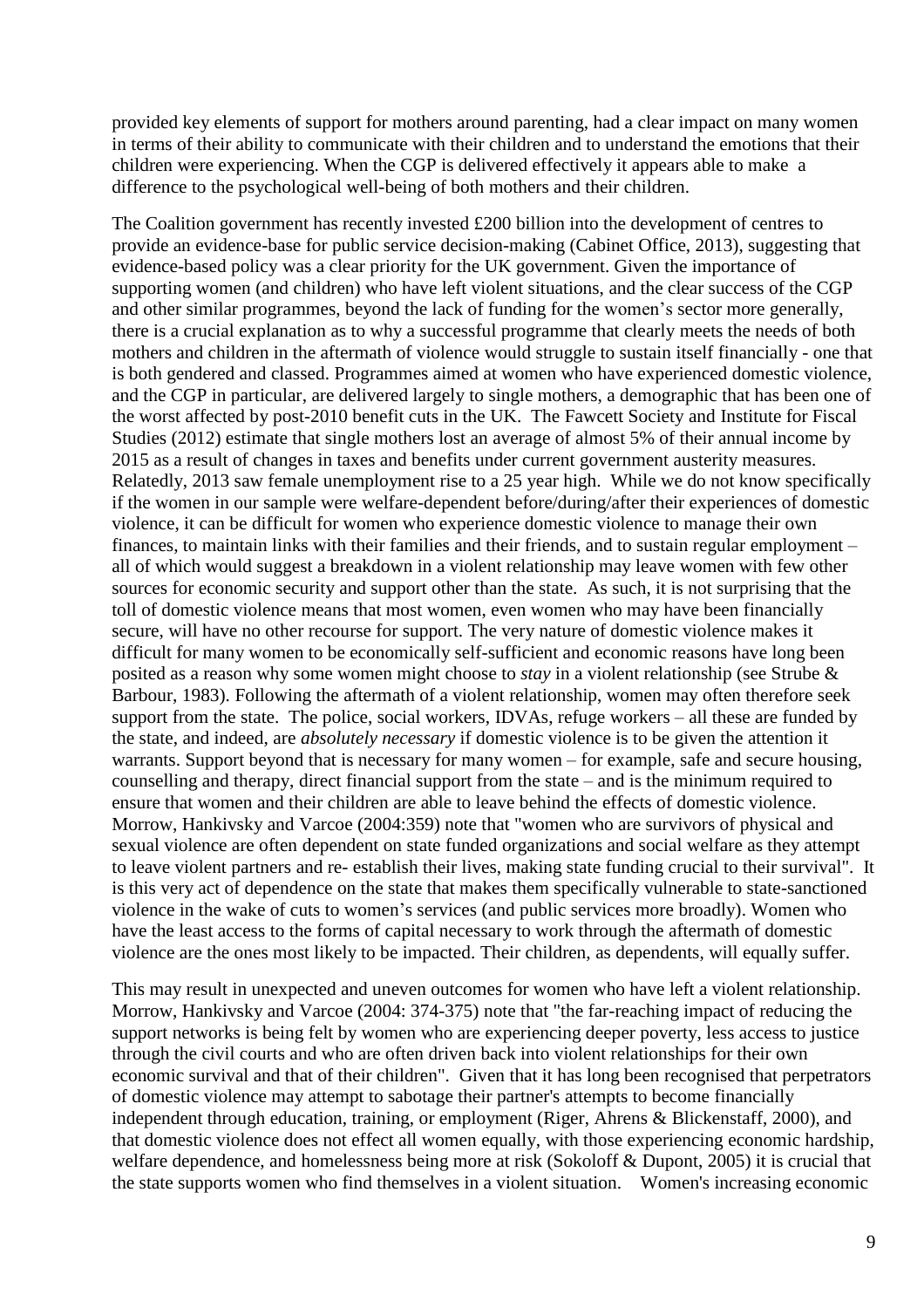independence has been credited as a contributing factor towards declining levels of domestic violence in western democracies (Farmer & Tiefenthaler, 2003) - this important step forward cannot be lost in the face of continuing austerity measures. Noting that, contrary to earlier studies, they had observed only a small proportion (10%) of women in their study citing economic reasons as behind their decision to return to a violent partner, Griffing *et al.* (2003:317, italics added) pointed out that "[it should be noted] participants were residents of a domestic violence shelter that offered a *comprehensive* array of services... and they may have felt that these programs could help them to establish their economic independence". It is crucial that women continue to receive this manner of support so they do not return themselves (and possibly their children) to a dangerous environment.

As such, if we think about social determinants of health, the implications of not providing services services that clearly work – are readily apparent. There are clear costs for the women, mothers, and children who do not receive adequate support or care. Issues highlighted by the WHO - stress, negative early life experiences, social exclusion, unemployment, and social support – are clearly problematic for women leaving domestic violence. Failure to provide adequate support services leaves women – and in the case of the CGPS, mothers and children – in difficult situations that can have knock-on effects for their long term health and well-being. A failure to fund programmes that have a proven track record of meeting these needs will impact mothers and children – and as Galtung and Hoivik (1971) suggest, may kill them slowly, and indirectly.

## *Conclusions*

 $\overline{a}$ 

These points around structural violence are particularly pertinent in the light of the UK Coalition government's 'Big Society' agenda<sup>10</sup>, which was at a crescendo at the point when the research was being carried out in 2009-2010. Three of the five main areas of action around the 'Big Society' agenda include: 1) Giving communities more powers, 2) Encouraging people to take an active role in their communities, and 3) Supporting co-ops, mutual, charities, and social enterprises. Responses to the agenda have been mixed (c.f. Watt, 2010). Some have questioned the impact of the scheme on social welfare (Corbett & Walker, 2013; Rodger, 2012), and more recently the government seems to have quietly abandoned the agenda altogether (Helm, 2014; Civil Society, 2015).

However, the effects of 'Big Society' are still very much real, particularly with a focus on commissioning and localism. The UK government was quick to acknowledge the role of domestic violence organisations in the 'Big Society': in a speech delivered at the 2010 Women's Aid Conference, Home Secretary Theresa May described the women's sector as "a model of the Big Society we wish to build" (Women's Aid, 2010). May argued that such a society was one where "we all work together to address problems, conscious that the government has a role to play but that it does not have all the answers, and [recognising] the role played by charities [and] voluntary groups" (Women's Aid, 2010). However, speaking about cuts to the women's sector, Denise Marshall (cited in Gentleman, 2011), the current Chief Executive at Eaves, pointed out "to be told that we are all in this together and must make cuts like everyone else isn't right, because we didn't have enough money to begin with… Domestic violence victims don't go and storm the local town hall to demand more help…. They are invisible."

Ishkanian (2014:335) therefore argues that the Big Society agenda and its aftermath, alongside public spending cuts, is not only damaging frontline services, but is also "affecting the independence and ability of women's organisations to engage in progressive policy shaping", observing that "ever

 $10$  The Big Society Agenda was introduced by the Prime Minister during the Coalition Government in an effort to increase civil society participation. See recent research from the Civil Exchange for more on this defunct agenda, and for a more comprehensive overview of the aims and objectives put forward by David Cameron (Civil Exchange, 2015)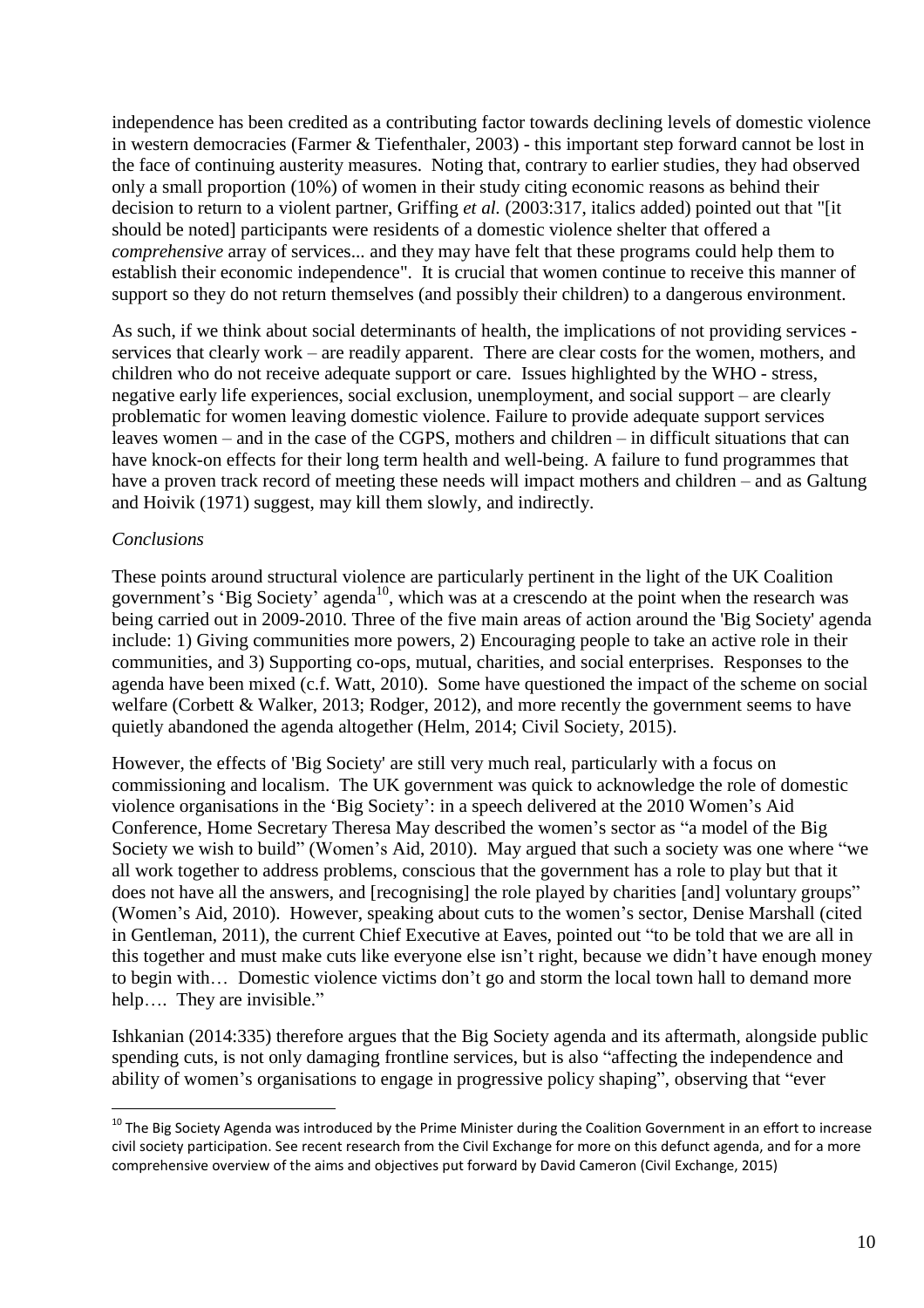shrinking pots of money and growing competition over resources within the sector have led to caution and in some instances, self-censorship, as organisations fear that vocal criticism of government policies may lead to a loss of statutory funding" (pp.341-342). She goes on to point out the dangers of the Big Society's focus on local communities, and highlights the questions this raises as to whether national commitments to fighting domestic violence are effectively being transmitted to and addressed at the local level, stating that "minority rights, including women's rights, may be overlooked in populist decision making at the community level" (p.340).

The austerity measures have meant that third sector and public sector services that cater for women and families who experience domestic violence have been hard hit in a variety of different ways. From a lack of start-up funding for projects, a lack of sustained funding to keep projects going, a loss of institutional knowledge, and an increased pressure on time as staff are expected to do more and more in their existing job roles to make up for redundancies, all services and organizations that worked to deliver the CGP in our study had been adversely impacted.

Domestic violence was highlighted by the Coalition government as a key issue that they plan to tackle (Home Office, 2014a, 2014b, Women's Aid 2010), and highlighted the social and economic costs of domestic violence – so why is it that funding for services and programmes that are needed, and that clearly work, has been consistently cut? The fact that the government claims so clearly to want to engage with key issues arounddomestic violence and makes public declarations to this effect, would suggest that looking at evidence and research around what works best might make sense in terms of thinking strategically about how to allocate resources. And indeed, it might make sense to listen to third sector specialists who have decades of training around these issues. Groups that work with women from within the third sector have historically played a key role in putting domestic violence on the UK policy agenda (Dobash & Dobash, 1992; Lovenduski & Randall, 1993), but they continue to rely heavily on statutory funding and often lack a diverse income base (Jarvinen *et al.,* 2008; Kail, 2011; Ishkanian, 2014). The government therefore plays a key role in providing the fiscal and structural support that such organisations need if they are to continue to work with this vulnerable population, creating what Haaken (2010) has described as the ambivalent relationship between the 'battered women's movement' (sic) and the state. In the UK, while the government had put domestic violence high on their agenda (Home Office 2014a, 2014b) , there has been little in terms of real attention and money given to deal with the aftermath of domestic violence, and the cuts combined with the localism agenda driven by the 'Big society' mantra have meant that the domestic violence services have been hard hit (Ishkanian, 2014). . There is also a clear unwillingness on the part of the government to look at what works, ignoring evidence that provides a clear picture of *how* women and children who experience domestic violence may best be supported.

We argue that failing to provide key services to women who aremothers and children/young people who need help means that they are victims of two different types of violence – not only have they suffered or witnessed domestic violence in the home, but they face structural violence from the state through the government's failure to provide sufficient support services. Further, we ask that the UK government find real ways of sustainably funding domestic violence services, look more closely at the processes that might impede both the public and third sector from successfully supporting women who have experienced violence, and look at the specific ways in which mothers and children may need additional support to reclaim their lives.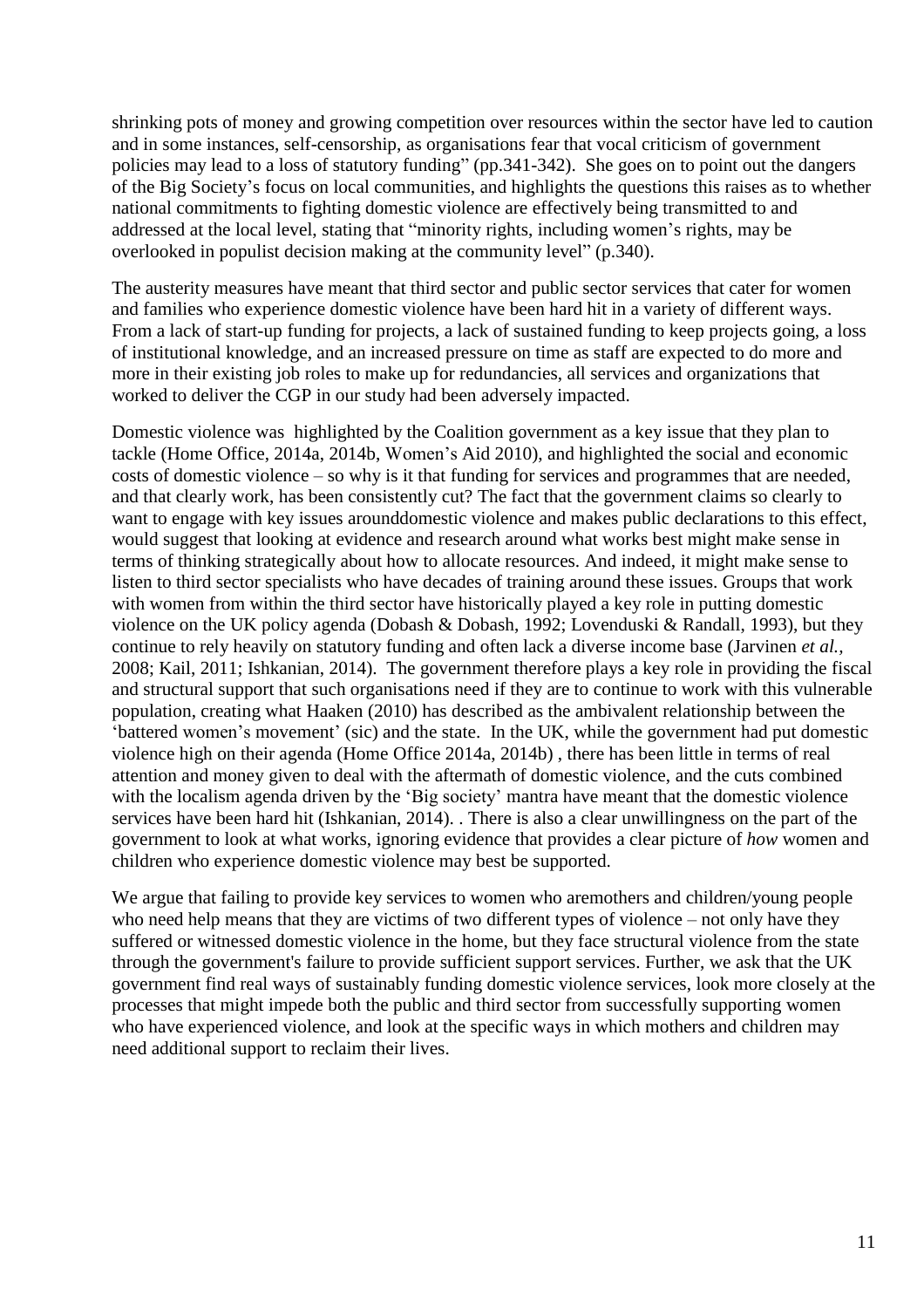## **References**

Abrahams, H. (2010*). Rebuilding lives after domestic violence: Understanding long-term outcomes*. London: Jessica Kingsley Publishers.

Adams, C.M. (2006). "The Consequences of Witnessing Family Violence on Children and Implications for Family Counselors." *The Family Journal,* Vol.14(4), pp.334-341.

Anderson, S. & Cramer-Benjamin, D.B. (1999). "The Impact of Couple of Violence on Parenting and Children: An Overview and Clinical Implications." *The American Journal of Family Therapy,* Vol. 27, pp.1-19.

Bagshaw, D. and Chung, D. (2001). The needs of children who witness domestic violence: A South Australian study. *Children Australia, 26(3*), 9–17.

Barron, J. (2004) *Struggle to survive: Challenges for delivering services on mental health, substance misuse and domestic violence.* Bristol: Women's Aid Federation of England.

Bennhold, K. (2012) 'Cuts in U.K. Raise Risks for Women'. *The New York Times,* 17 April.

Bowstead, J. (2015). 'Why women's domestic violences refuges are not local services'. *Critical Social Policy*. Vol. 35(3) pp. 327-349.

CAADA (2014). *In plain sight: The evidence from children exposed to domestic violence.* Available at:

http://www.caada.org.uk/documents/In plain sight the evidence from children exposed to domes tic\_abuse.pdf

Cabinet Office. (2013). *New world leading evidence centres to drive better decisions across £200 billion of public services.* Available at: https://www.gov.uk/government/news/new-world-leadingevidence-centres-to-drive-better-decisions-across-200bn-of-public-services

Civil Exchange. (2015). *Whose Society? The Final Big Society Audit.* Available at: http://www.civilexchange.org.uk/wp-content/uploads/2015/01/Whose-Society\_The-Final-Big-Society-Audit\_final.pdf

Clark, J., Kane, D., Wilding, K., & Bass, P. (2012). *2012 UK Civil Society Almanac*. London: NCVO.

Cleaver, H., Unell, I. and Aldgate, J. (2011). *Children's needs – parenting capacity: child abuse: parental mental illness, learning disability, substance misuse and domestic violence* (2nd ed.). London: The Stationery Office (TSO)

Corbett, S. & Walker, A. (2013). The Big Society: Rediscovery of the 'social' or rhetorical fig-leaf for neo-liberalism? *Critical Social Policy, 33,* 451-472

Counts, D., Brown, J., & Campbell, J. (Eds.) (1992). *Sanctions and Sanctuary: Cultural Perspectives on the Beating of Wives*. Boulder: Westview Press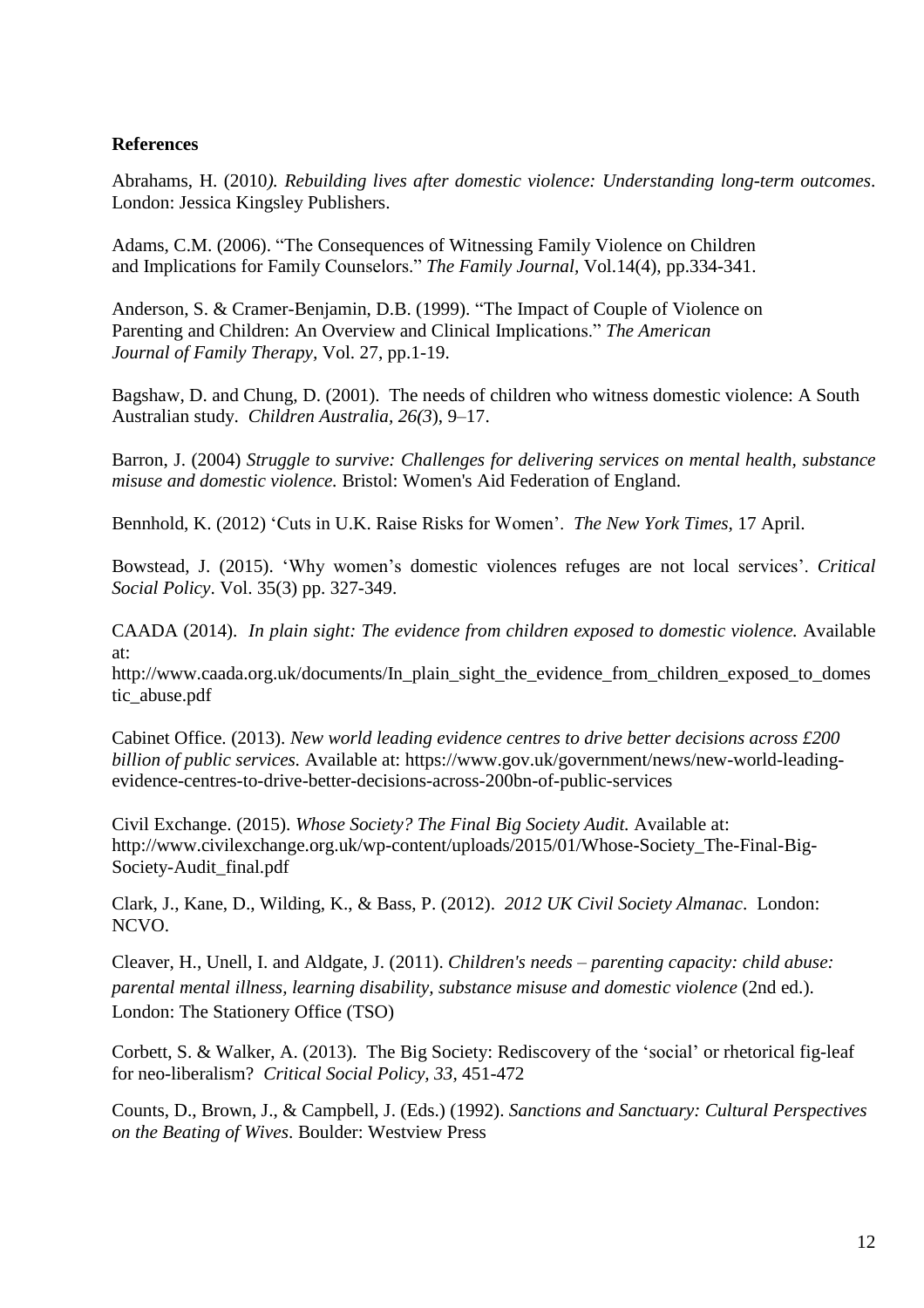Coy, M., Kelly, L., and Foord, J. (2009). *Map of Gaps: The postcode lottery of Violence Against Women support services in Britain.* London: End Violence Against Women.

Department of Health (2002). *Secure Futures for Women: making a difference*. London: Department of Health

Dobash, R.E. & Dobash, R.P. (1979). *Violence Against Women: A Case Against Patriarchy*. New York: The Free Press

Dobash, R.E. & Dobash, R.P. (1992). *Women, Violence, and Social Change*. London: Routledge

Farmer, A., & Tiefenthaler, J. (2003). Explaining the recent decline in domestic violence. *Contemporary Economic Policy, 21(2),* 158-172.

Fawcett Society (2012). *The Impact of Austerity on Women.* London: Fawcett Society. Available at:http://fawcettsociety.org.uk/documents/The%20Impact%20of%20Austerity%20on%20Women%20 -%2019th%20March%202012.pdf

Galtung, J. and Hoivik, T. (1971). Structural and Direct Violence: A Note on Operationalization. *Journal of Peace Research 8(1),* 73-76.

Gentleman, A. (2011). Women's refuge chief returns OBE in protest over cuts. *The Guardian, 15/02/11.* London: Guardian Newspapers Ltd. Available at: <http://www.theguardian.com/society/2011/feb/15/women-refuge-chief-protest-cuts>

Golding, J. (1999) 'Intimate partner violence as a risk factor for mental disorders: A meta-analysis' *Journal of Family Violence Vol.14 (2),* 99-132.

Government Equalities Office (2009). Understanding the stability and sustainability of the violence against women voluntary sector. London: Government Equalities Office.

Griffing, S., Ragin, D. F., Sage, R. E., Madry, L., Bingham, L. E., & Primm, B. J. (2002). Domestic violence survivors' self-identified reasons for returning to abusive relationships. *Journal of Interpersonal Violence, 17(3),* 306-319.

Haaken, J. (2010) *Hard Knocks: Domestic Violence and the Psychology of Storytelling.* London Routledge.

Helm, T. 2014. David Cameron 'has devalued the big society idea' says his former adviser. *The Guardian*. 4/1/14. London: Guardian Newspapers Ltd.

Hirst, A. & Rinne, S. (2012). The impact of changes in commissioning and funding on women-only services. *Equality and Human Rights Commission Research Report 86*. Available at : http://www.equalityhumanrights.com/sites/default/files/documents/research/rr86\_final.pdf

HM Treasury (2015). *Summer Budget 2015.* Available at: https://www.gov.uk/government/publications/summer-budget-2015/summer-budget-2015

HMIC (2014). *Everyone's business: Improving the police response to domestic abuse.* Available at: [http://www.hmic.gov.uk/wp-content/uploads/2014/04/improving-the-police-response-to-domestic](http://www.hmic.gov.uk/wp-content/uploads/2014/04/improving-the-police-response-to-domestic-abuse.pdf)[abuse.pdf](http://www.hmic.gov.uk/wp-content/uploads/2014/04/improving-the-police-response-to-domestic-abuse.pdf)

Holt, S., Buckley, H. & Whelan, S. (2008). The impact of exposure to domestic violence on children and young people: A review of the literature. *Child Abuse & Neglect, 32 (8),* 797-810.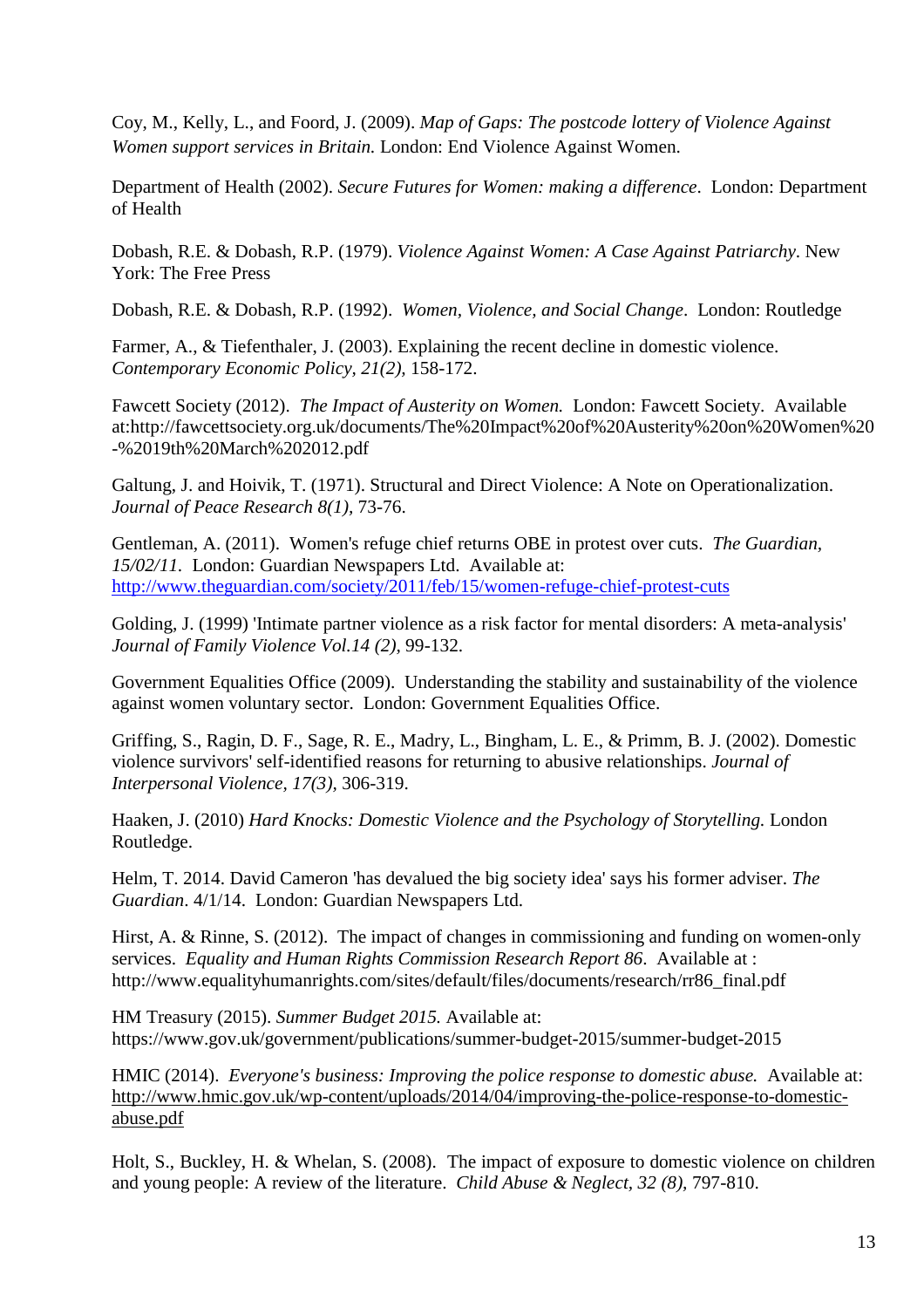Home Office (2010). *Call To End Violence Against Women and Girls.* London: Home Office. Available at: [https://www.gov.uk/government/publications/call-to-end-violence-against-women-and](https://www.gov.uk/government/publications/call-to-end-violence-against-women-and-girls)[girls](https://www.gov.uk/government/publications/call-to-end-violence-against-women-and-girls)

Home Office (2014a). *Call To End Violence Against Women and Girls: Action Plan 2014.* London: Home Office. Available at:

[https://www.gov.uk/government/uploads/system/uploads/attachment\\_data/file/287758/VAWG\\_Actio](https://www.gov.uk/government/uploads/system/uploads/attachment_data/file/287758/VAWG_Action_Plan.pdf) [n\\_Plan.pdf](https://www.gov.uk/government/uploads/system/uploads/attachment_data/file/287758/VAWG_Action_Plan.pdf)

Home Office (2014b). *Policy: Ending violence against women and girls in the UK*. Available at: https://www.gov.uk/government/policies/ending-violence-against-women-and-girls-in-the-uk

Howarth, E., Stimpson, L., Barran, D. & Robinson, A. (2009). *Safety in numbers: A Multi-site evaluation of Independent Domestic Violence Advisor Services*. Available at: <http://www.henrysmithcharity.org.uk/documents/SafetyinNumbersFullReportNov09.pdf>

Humphreys, C. (2006) 'Relevant Evidence for Practice'. In Cathy Humphreys and Nicky Stanley (Eds) *Domestic Violence and Child Protection: Directions for Good Practice, pp19-35* Jessica Kingsley Publishers, London.

Ishkanian, A. (2014). Neoliberalism and violence: The Big Society and the changing politics of domestic violence in England. *Critical Social Policy, 34(3)*, 333-353.

Jaffe, P.G., Wolfe, D.A., & Wilson, S.K. (1990). *Children of battered women*. Newbury Park, CA: Sage

Jarvinen, J., Kail, A., & Miller, I. (2008). *Hard Knock Life – Violence Against Women: A Guide for Donors and Funders*. London: New Philanthropy Capital.

Jones, R. (2012*). The impact of coalition government ideologies on feminist responses to domestic abuse: A return to grassroots?* Paper presented at the British Sociological Association, 12th April 2012.

Kail, A. (2011). Why violence against women charities may be vulnerable. *NPC Blog, 28/03/11*. Available at: https://www.thinknpc.org/blog/why-violence-against-women-charities-may-bevulnerable/

Kane, D. & Allen, J. (2011). *Counting the cuts: The impact of cuts on the UK voluntary and community sector*. London: NCVO

Kimmel, M. (2008). 'Gender symmetry' in domestic violence: A falsely-framed issue. In J. Keeling & T. Mason (eds.), *Domestic Violence: A Multi-professional Approach for Health-care Practitioners*. Maidenhead: Open University Press.

Laville, S. (2014). Domestic violence puts 10,000 at high risk of death or serious injury. The Guardian, 03/08/14. London: Guardian Newspapers Ltd. Available at: <http://www.theguardian.com/society/2014/feb/26/domestic-violence-risk-death-injury-police>

Lister, R. (2006) 'Children (but not women) first: New Labour, child welfare and gender', *Critical Social Policy, 26(2),* 315-335.

Loosley, S., Drouillard, D., Ritchie, D., & Abercromby, S. (2006). *Groupwork with Children Exposed to Woman Abuse: A Concurrent Group Program for Children and their Mothers. Children's Program*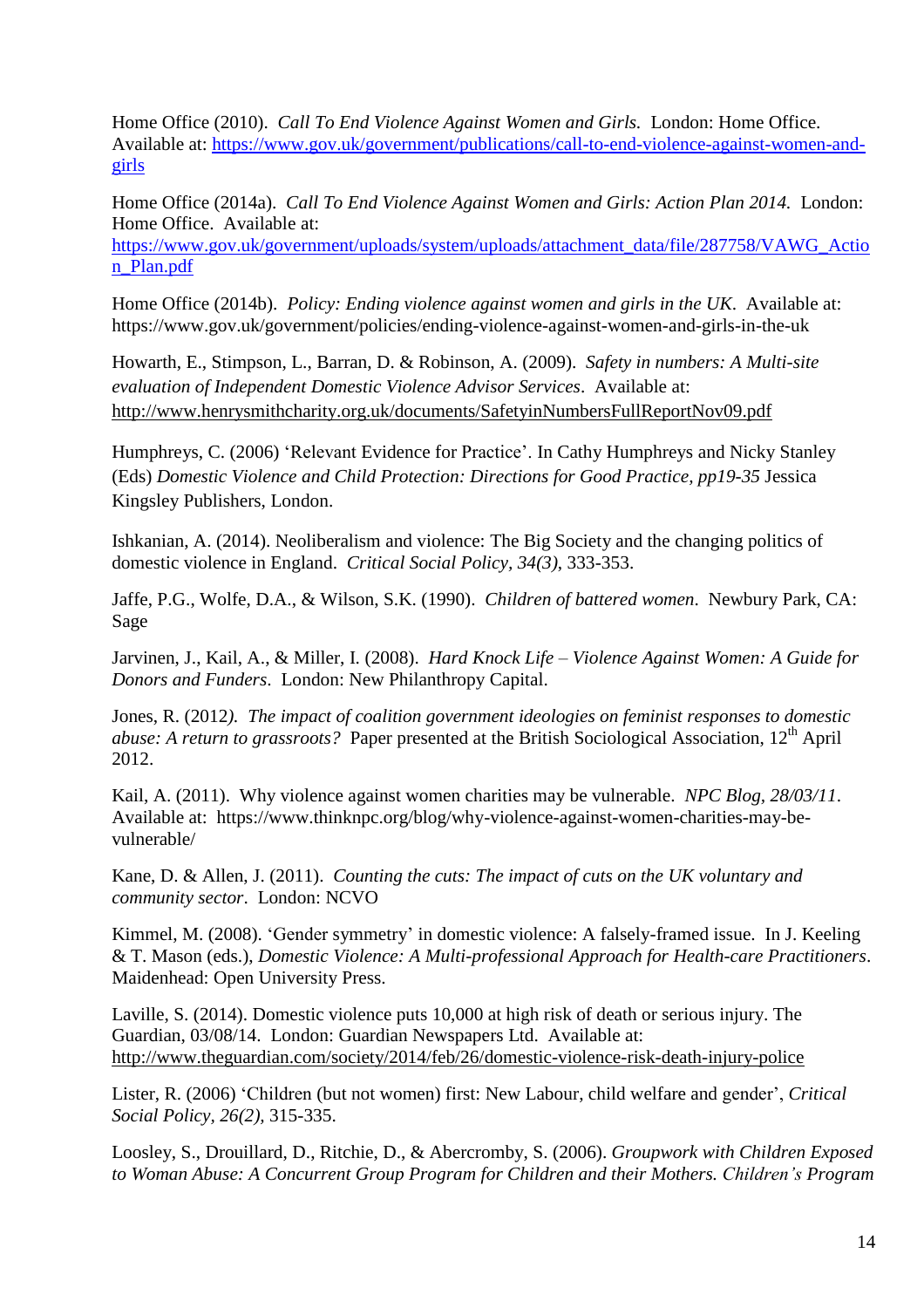*Manual.* London, Ontario: The Community Group Program for Children Exposed to Woman Abuse (available from the Children's Aid Society of London and Middlesex, PO Box 7010, London, Ontario, Canada N5Y 5R8).

Lovenduski, J. & Randall, V. (1993). *Contemporary Feminist Politics: Women and Power in Britain*. Oxford: Oxford University Press.

Morrow, M. Hankivsky, O. and Varcoe, C. 2004 'Women and Violence: The Effects of Dismantling the Welfare State' In *Critical Social Policy, 24(3),* 358–384.

Mullender, A. (2004). *Tackling Domestic Violence: providing support for children who have witnessed domestic violence.* London: Home Office.

Mullender, A., Hague, G., Imam, U., Kelly, L., Malos, E. & Regan, L. (2002). *Children's Perspectives on Domestic Violence*, London: Sage.

Mullender, A., & Morley, R. (Eds.). (1994). *Children living with domestic violence: putting men's abuse of women on the child care agenda.* London: Whiting & Birch.

Neate, P. (2014). Closing domestic violence refuges is the most dangerous thing of all for women. *The Telegraph, 05/03/14.* Available at: [http://www.telegraph.co.uk/women/womens](http://www.telegraph.co.uk/women/womens-life/11013739/UK-domestic-violence-refuge-closures-the-most-dangerous-thing-of-all-for-women.html)[life/11013739/UK-domestic-violence-refuge-closures-the-most-dangerous-thing-of-all-for](http://www.telegraph.co.uk/women/womens-life/11013739/UK-domestic-violence-refuge-closures-the-most-dangerous-thing-of-all-for-women.html)[women.html](http://www.telegraph.co.uk/women/womens-life/11013739/UK-domestic-violence-refuge-closures-the-most-dangerous-thing-of-all-for-women.html)

Neville, L. & Sanders-McDonagh, E. (2014). *Preventing Domestic Violence and Abuse: Common Themes Lessons Learned from West Midlands' DHRs*. West Midlands PCC. Available at: http://www.westmidlands-pcc.gov.uk/media/346463/13-spcb-11-sep-14-domestic-homicide-reviewsresearch-appendix-1.pdf

New Economics Foundation (2013). *Social valuation of Refuge services for survivors of domestic violence*. Available at: http://refuge.org.uk/files/Refuge-SROI-report-25-09-13-NCV2.pdf

Office for National Statistics (2013). *Focus on violent crime and sexual offences 2012/2013.* Available at: [http://www.ons.gov.uk/ons/dcp171776\\_352362.pdf](http://www.ons.gov.uk/ons/dcp171776_352362.pdf)

Osofsky, J.D. (1999). The impact of violence on children. *The Future of Children, 9(3),* 33-49

Pagelow, M. D. (1984). *Family Violence.* New York: Praeger

Pearce, D. (2012). Refuge warns it could be forced to close. *The Guardian, 03/03/12*. London: Guardian Newspapers Ltd. Available at: [http://www.theguardian.com/society/2012/mar/03/refuge](http://www.theguardian.com/society/2012/mar/03/refuge-chief-warns-charity-close)[chief-warns-charity-close](http://www.theguardian.com/society/2012/mar/03/refuge-chief-warns-charity-close)

Powell, A. and Murray, S. (2008). Children and domestic violence: constructing a policy problem in Australia and New Zealand. *Social Legal Studies, 17,* 453–473

Radcliffe, P. & Hunter, G. (2013). The development and impact of community services for women offenders: an evaluation. The Institute for Criminal Policy Research, School of Law, Birkbeck College, London. Available at: http://www.icpr.org.uk/media/34025/ReportNuffieldfinal.pdf

Riger, S., Ahrens, C. & Blickenstaff, A. (2000). Measuring interference with employment and education reported by women with abusive partners: Preliminary data. *Violence & Victims, 15(2),* 161-172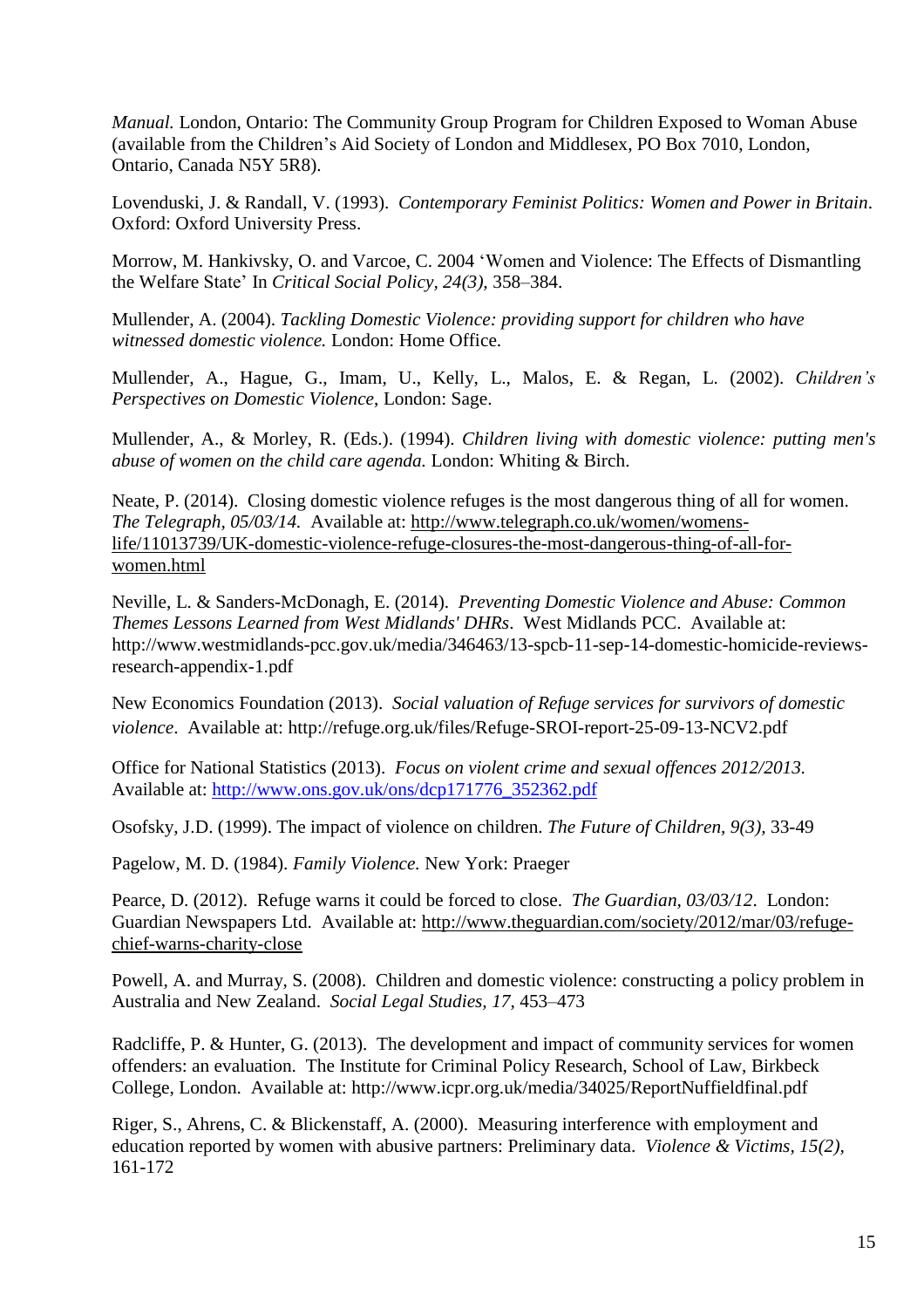Rodger, J.J. (2012). 'Regulating the poor': Observations on the 'structural coupling' of welfare, criminal justice, and the voluntary sector in a 'Big Society'. *Social Policy & Administration, 46(4)*, 413-431

Smith, K., Coleman, K., Eder, S. & Hall, P. (2010). *Homicides, Firearm Offences and Intimate Violence 2009/10: Supplementary Volume 2 to Crime in England and Wales 2009/10 (2nd Edition).* London: Home Office.

Sokoloff, N. J., & Dupont, I. (2005). Domestic violence at the intersections of race, class, and gender: Challenges and contributions to understanding violence against marginalized women in diverse communities. *Violence Against Women, 11(1),* 38-64

Sousa, C., Herrenkohl, T. I., Moylan, C. A., Tajima, E. A., Klika, J. B., Herrenkohl, R. C., & Russo, M. J. (2011). Longitudinal study on the effects of child abuse and children's exposure to domestic violence, parent-child attachments, and antisocial behaviour in adolescence. *Journal of Interpersonal Violence, 26(1),* 111-136

Stark, E. and Flitcraft, A. (1996) *Women at risk: Domestic violence & women's health.* Thousand Oaks, California: Sage.

Strube, M.J. & Barbour, L.S. (1983). The decision to leave an abusive relationship: Economic dependence and psychological commitment. *Journal of Marriage and Family, 45(4),* 785-793

Sudermann, M., Marshall, L. & Loosely, S. (2000). Evaluation of the London (Ontario) Community Group Treatment Programme for children who have witnessed woman abuse*. Journal of Aggression, Maltreatment & Trauma, 3(1),* 127-146.

Taylor (2013). A Growing Crisis of Unmet Need: What the figures alone don't show you. Bristol: Women's Aid. Available at: www.womensaid.org.uk/core/core\_picker/download.asp?id=4245

Thorne, B. 1987. Re-visioning women and social change: Where are the children? *Gender and Society 1(1):* 85–109.

Topping, A. (2012). Cuts force domestic violence refuges to turn victims away. *The Guardian, 31/01/12.* London: Guardian Newspapers Ltd. Available at: http://www.theguardian.com/society/2012/jan/31/domestic-violence-victims-risk-cuts

Towers, J. & Walby, S. (2012). *Measuring the impact of cuts in public expenditure on the provision of services to prevent violence against women and girls*. Lancaster University, Northern Rock Foundation, and Trust for London.

Vacchelli, E., Kathrecha, P. and Gyte, N. (2015) 'Is it really just the cuts? Neoliberal tales from the women's voluntary and community sector in London'. *Feminist Review,* 109 . pp. 180-189.

Volpe, J.S. (1996). *Effects of Domestic Violence on Children and Adolescents: An Overview*. The American Academy of Experts in Traumatic Stress. Available at: http://www. aaets.org/arts/art8.htm

Watt, N. (2010). Cameron promises power for the 'man and woman on the street'. *The Guardian, 21/07/10*. London: Guardian Newspapers Ltd. Available at: <http://www.theguardian.com/politics/2010/jul/19/david-cameron-big-society-cuts>